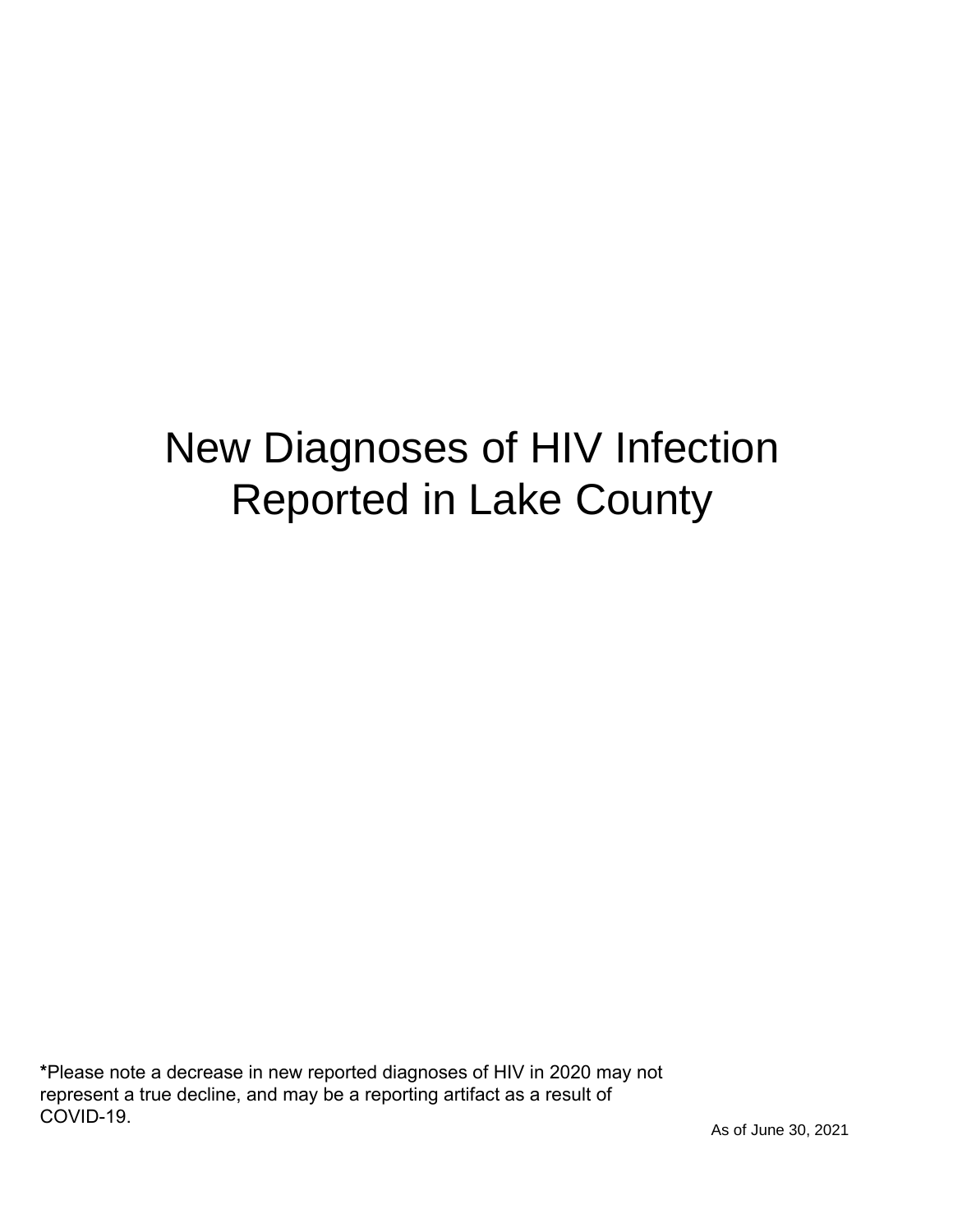## **Reported new diagnoses of HIV infection in 2020 by disease status and selected characteristics, Lake County**

|                                              |                   | 2020 diagnosis of HIV |      |                |                       |                | <b>Disease Status</b> |     |             |
|----------------------------------------------|-------------------|-----------------------|------|----------------|-----------------------|----------------|-----------------------|-----|-------------|
|                                              |                   | infection             |      |                | <b>HIV (not AIDS)</b> |                | HIV & later AIDS      |     | <b>AIDS</b> |
| Characteristic                               | Rate <sup>a</sup> | No.                   | $\%$ | No.            | $\%$                  | No.            | $\%$                  | No. | $\%$        |
| Sex at birth                                 |                   |                       |      |                |                       |                |                       |     |             |
| Males                                        | $\star$           | 4                     | 67%  | $\overline{2}$ | 67%                   | $\overline{2}$ | 67%                   |     |             |
| Females                                      |                   | 2                     | 33%  | 1              | 33%                   | $\mathbf{1}$   | 33%                   |     |             |
| Age at diagnosis (yr)                        |                   |                       |      |                |                       |                |                       |     |             |
| < 13                                         |                   |                       |      |                |                       |                |                       |     |             |
| $13 - 14$                                    |                   |                       |      |                |                       |                |                       |     |             |
| 15-19                                        |                   |                       |      |                |                       |                |                       |     |             |
| 20-24                                        |                   |                       |      |                |                       |                |                       |     |             |
| 25-29                                        |                   | 1                     | 17%  | 1              | 33%                   |                |                       |     |             |
| 30-34                                        |                   | 1                     | 17%  | 1              | 33%                   |                |                       |     |             |
| 35-39                                        |                   |                       |      |                |                       |                |                       |     |             |
| 40-44                                        |                   |                       |      |                |                       |                |                       |     |             |
| 45-49                                        | $\star$           | 1                     | 17%  |                |                       | 1              | 33%                   |     |             |
| 50-54                                        |                   | $\overline{a}$        |      |                |                       | $\blacksquare$ |                       |     |             |
| 55-64                                        |                   | 3                     | 50%  | 1              | 33%                   | 2              | 67%                   |     |             |
| $65+$                                        |                   |                       |      |                |                       |                |                       |     |             |
| Race/Ethnicity <sup>b</sup>                  |                   |                       |      |                |                       |                |                       |     |             |
| American Indian/Alaska Native                |                   |                       |      |                |                       |                |                       |     |             |
| Asian/Pacific Islander                       |                   |                       |      |                |                       |                |                       |     |             |
| Black/African-American                       |                   | 3                     | 50%  | 1              | 33%                   | $\overline{2}$ | 67%                   |     |             |
| Hispanic/Latinx                              |                   | $\blacksquare$        |      |                |                       | $\blacksquare$ |                       |     |             |
| White                                        | $\star$           | 3                     | 50%  | 2              | 67%                   | 1              | 33%                   |     |             |
| Multi-Race                                   |                   |                       |      |                |                       |                |                       |     |             |
| Race/Ethnicity <sup>b</sup> and Sex at birth |                   |                       |      |                |                       |                |                       |     |             |
| American Indian/Alaska Native Males          |                   |                       |      |                |                       |                |                       |     |             |
| American Indian/Alaska Native Females        |                   |                       |      |                |                       |                |                       |     |             |
| Asian/Pacific Islander Males                 |                   |                       |      |                |                       |                |                       |     |             |
| Asian/Pacific Islander Females               |                   |                       |      |                |                       |                |                       |     |             |
| Black/African-American Males                 |                   | 1                     | 17%  |                |                       | 1              | 33%                   |     |             |
| Black/African-American Females               | $^\star$          | $\overline{2}$        | 33%  | 1              | 33%                   | 1              | 33%                   |     |             |
| Hispanic/Latino Males                        |                   | L                     |      |                |                       |                |                       |     |             |
| Hispanic/Latina Females                      |                   | ÷                     |      |                | $\overline{a}$        |                |                       |     |             |
| <b>White Males</b>                           |                   | 3                     | 50%  | 2              | 67%                   | 1              | 33%                   |     |             |
| <b>White Females</b>                         |                   |                       |      |                |                       |                |                       |     |             |
| Multi-Race Males                             |                   |                       |      |                |                       |                |                       |     |             |
| Multi-Race Females                           |                   |                       |      |                |                       |                |                       |     |             |
| <b>Total</b>                                 | 2.6               | 6                     |      | 3              |                       | 3              |                       |     |             |

Notes:

Reported new diagnoses of HIV infection include persons with a diagnosis of HIV (not AIDS), a diagnosis of HIV and an AIDS diagnosis within 12 months (HIV & later AIDS), and concurrent diagnoses of HIV and AIDS (AIDS) who were residents of Ohio at time of initial diagnosis.

Asterisk (\*) indicates rate not calculated for case count <5 due to unstable rates. Dash (-) indicates no cases were reported for the given category.

a The rate is the number of persons with a reported diagnosis of HIV infection per 100,000 population calculated using 2020 U.S. Census estimates.

ᵇ Hispanics/Latinx may be of any race. Persons with a race of American Indian/Alaska Native, Asian/Pacific Islander, Black/African-American, White, or Multi-Race are not-Hispanic. Asian/Pacific Islander includes Native Hawaiians.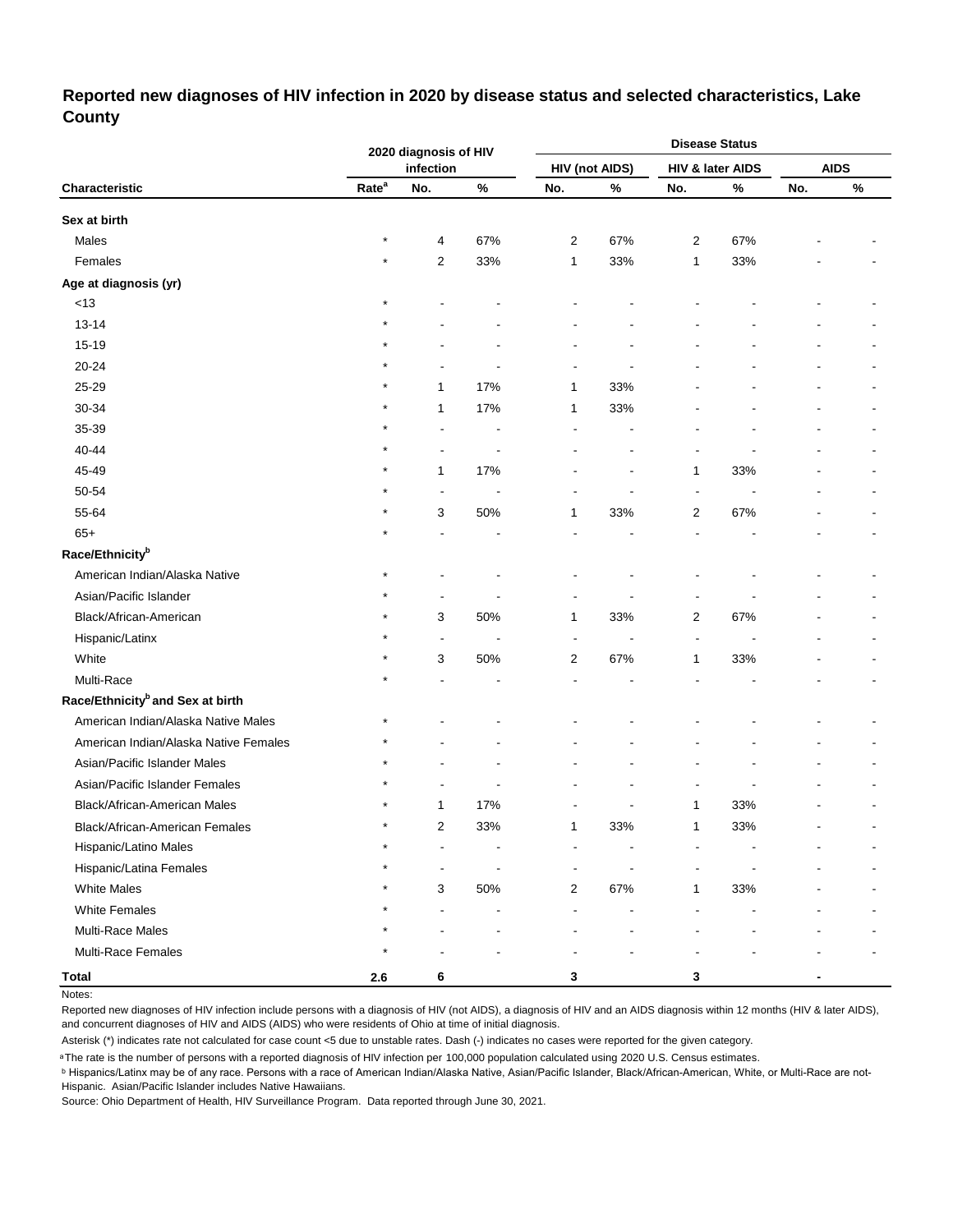### **Reported new diagnoses of HIV infection in 2020 by disease status and transmission category, Lake County**

|                                          |                          | 2020 diagnosis of    |              |                       |                          | <b>Disease Status</b>        |                |                |
|------------------------------------------|--------------------------|----------------------|--------------|-----------------------|--------------------------|------------------------------|----------------|----------------|
|                                          |                          | <b>HIV infection</b> |              | <b>HIV (not AIDS)</b> |                          | HIV & later AIDS             |                | <b>AIDS</b>    |
| <b>Transmission Category<sup>a</sup></b> | No.                      | %                    | No.          | %                     | No.                      | %                            | No.            | %              |
| Male adult or adolescent                 |                          |                      |              |                       |                          |                              |                |                |
| Male-to-male sexual contact              | 2                        | 50%                  | $\mathbf{1}$ | 50%                   | $\mathbf{1}$             | 50%                          |                |                |
| Injection drug use (IDU)                 | 1                        | 25%                  | $\mathbf{1}$ | 50%                   |                          |                              |                |                |
| Male-to-male sexual contact and IDU      |                          |                      |              |                       |                          | $\qquad \qquad \blacksquare$ |                |                |
| Heterosexual contact                     | $\sim$                   |                      | ٠            | $\blacksquare$        | $\blacksquare$           | $\overline{a}$               | $\overline{a}$ | $\blacksquare$ |
| Other/unknown                            | 1                        | 25%                  | $\sim$       | $\blacksquare$        | 1                        | 50%                          |                | $\sim$         |
| Subtotal                                 | 4                        | 100%                 | 2            | 100%                  | $\overline{2}$           | 100%                         |                |                |
| Female adult or adolescent               |                          |                      |              |                       |                          |                              |                |                |
| Injection drug use                       |                          |                      |              |                       |                          |                              |                |                |
| Heterosexual contact                     | $\overline{\phantom{a}}$ |                      | ٠            |                       | $\overline{\phantom{a}}$ |                              |                |                |
| Other/unknown                            | 2                        | 100%                 | 1            | 100%                  | 1                        | 100%                         |                | ۰              |
| Subtotal                                 | $\mathbf{2}$             | 100%                 | 1            | 100%                  | 1                        | 100%                         |                |                |
| Child (<13 yrs at diagnosis)             |                          |                      |              |                       |                          |                              |                |                |
| Perinatal                                |                          |                      |              |                       |                          |                              |                |                |
| Other/unknown                            |                          |                      | ۰            | $\blacksquare$        | $\blacksquare$           | $\blacksquare$               | $\blacksquare$ |                |
| Subtotal                                 | ۰                        |                      | ۰            |                       | $\overline{\phantom{a}}$ | ۰                            | $\blacksquare$ |                |
| <b>Total</b>                             | 6                        |                      | 3            |                       | 3                        |                              |                |                |

## **Reported new diagnoses of HIV infection in 2020 by disease status and exposure category, Lake County**

|                                                          |                          | 2020 diagnosis of        |                          |                          |                          | <b>Disease Status</b>       |     |             |
|----------------------------------------------------------|--------------------------|--------------------------|--------------------------|--------------------------|--------------------------|-----------------------------|-----|-------------|
|                                                          |                          | <b>HIV infection</b>     |                          | HIV (not AIDS)           |                          | <b>HIV &amp; later AIDS</b> |     | <b>AIDS</b> |
| <b>Exposure Category</b> <sup>P</sup>                    | No.                      | %                        | No.                      | %                        | No.                      | %                           | No. | %           |
| Male-to-male sexual contact only                         |                          | 33%                      |                          | 33%                      |                          | 33%                         |     |             |
| Injection drug use (IDU) only                            |                          | 17%                      |                          | 33%                      | $\overline{\phantom{a}}$ | -                           |     |             |
| Heterosexual contact only                                |                          | $\overline{\phantom{0}}$ | -                        | $\overline{\phantom{0}}$ | ۰                        | -                           | -   |             |
| Male-to-male sexual contact & IDU                        | $\overline{\phantom{0}}$ | ۰                        | ۰                        | ۰.                       | ۰                        |                             |     |             |
| <b>IDU &amp; Heterosexual contact</b>                    |                          | $\overline{\phantom{0}}$ | -                        | $\overline{\phantom{0}}$ |                          | -                           |     |             |
| Male-to-male sexual contact & Heterosexual contact       | $\overline{\phantom{0}}$ | $\overline{\phantom{0}}$ | $\sim$                   | $\,$ $\,$                | ۰                        |                             | -   |             |
| Male-to-male sexual contact & IDU & Heterosexual contact | $\overline{\phantom{0}}$ | ۰                        | $\overline{\phantom{0}}$ | ۰.                       | ۰                        | -                           | -   |             |
| Perinatal exposure                                       | $\blacksquare$           |                          | -                        | ۰                        | $\overline{\phantom{a}}$ |                             | -   |             |
| Other/unknown                                            | 3                        | 50%                      |                          | 33%                      | 2                        | 67%                         |     |             |
| <b>Total</b>                                             | 6                        |                          |                          |                          |                          |                             |     |             |

Notes:

Reported new diagnoses of HIV infection include persons with a diagnosis of HIV (not AIDS), a diagnosis of HIV and an AIDS diagnosis within 12 months (HIV & later AIDS), and concurrent diagnoses of HIV and AIDS (AIDS) who were residents of Ohio at time of initial diagnosis.

Dash (-) indicates no cases were reported for the given category.

a Transmission categories are mutually exclusive, hierarchical risk categories determined by the CDC and system-calculated using sex at birth and risk factor history to determine mode of transmission. A person with multiple risks is only represented in the highest category based on the CDC hierarchical algorithm. Thus, transgender women are included in the male-to-male sexual contact transmission category if assigned male at birth and risk factor history indicates sex with males. Please note this is for the categorization of HIV transmission categories only and not to describe sexual orientation.

**b** Exposure categories are mutually exclusive risk categories. All possible combinations of risks are represented among exposure categories. A person with multiple risks is represented in the exposure category identifying all the reported ways in which that person may have been exposed to HIV.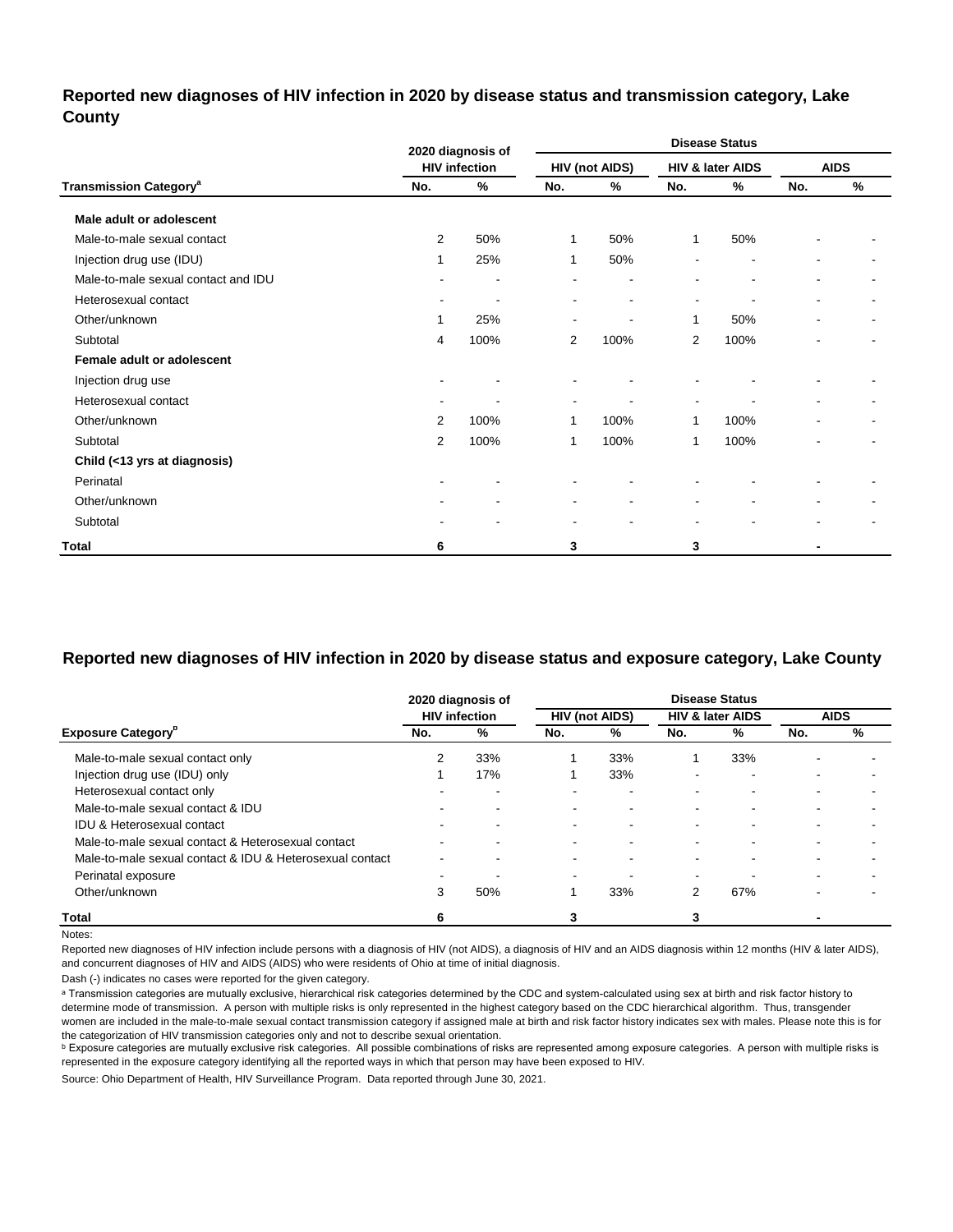Reported new diagnoses of HIV infection include persons with a diagnosis of HIV (not AIDS), a diagnosis of HIV and an AIDS diagnosis within 12 months (HIV & later AIDS), and concurrent diagnoses of HIV and AIDS (AIDS) who initial diagnosis.

© Transmission categories are mutually exclusive, hierarchical risk categories determined by the CDC and system-calculated using sex at birth and risk factor history to determine mode of transmission. A person with multip highest category based on the CDC hierarchical algorithm. Thus, transgender women are included in the male-to-male sexual contact transmission category if assigned male at birth and risk factor history indicates sex with m categorization of HIV transmission categories only and not to describe sexual orientation.

<sup>d</sup> Exposure categories are mutually exclusive risk categories. All possible combinations of risks are represented among exposure categories. A person with multiple risks is represented in the exposure category identifying person may have been exposed to HIV.

Notes:

Source: Ohio Department of Health, HIV Surveillance Program. Data reported through June 30, 2021.

|                       | American Indian/Alaska Native |     |                          | <b>Asian/Pacific Islander</b> |        |                          | <b>Black/African-American</b> |                          |                          |                   | Hispanic/Latinx <sup>a</sup> |        |                   | White |                          |                   | <b>Multi-Race</b>        |      |
|-----------------------|-------------------------------|-----|--------------------------|-------------------------------|--------|--------------------------|-------------------------------|--------------------------|--------------------------|-------------------|------------------------------|--------|-------------------|-------|--------------------------|-------------------|--------------------------|------|
| Age at diagnosis (yr) | Rate <sup>b</sup>             | No. | %                        | Rate <sup>b</sup>             | No.    | %                        | <b>Rate</b> <sup>b</sup>      | No.                      | %                        | Rate <sup>b</sup> | No.                          | %      | Rate <sup>b</sup> | No.   | %                        | Rate <sup>b</sup> | No.                      | %    |
| < 13                  | $\star$                       |     |                          |                               |        |                          |                               |                          |                          |                   |                              |        |                   |       |                          |                   |                          |      |
|                       | $\star$                       |     | $\overline{\phantom{0}}$ |                               |        |                          |                               | $\overline{\phantom{0}}$ | $\blacksquare$           |                   | $\overline{\phantom{a}}$     |        |                   |       |                          |                   |                          |      |
| $13 - 14$             |                               |     | $\overline{\phantom{a}}$ |                               |        |                          |                               | $\sim$                   | $\sim$                   |                   | $\overline{\phantom{a}}$     |        |                   |       | $\sim$                   |                   | $\,$ $\,$                | $\,$ |
| $15 - 19$             | $\star$                       |     | $\sim$                   | $\star$                       |        | $\sim$                   | $\star$                       | $\sim$                   | $\sim$                   |                   | $\sim$                       |        | $\star$           |       | $\overline{a}$           | $\star$           | $\sim$                   |      |
| $20 - 24$             | $\star$                       |     | $\blacksquare$           |                               |        |                          |                               |                          | $\overline{\phantom{0}}$ |                   | $\overline{\phantom{0}}$     |        |                   |       |                          |                   |                          |      |
| 25-29                 | $\star$                       |     |                          |                               | $\sim$ |                          |                               |                          | 33%                      |                   | $\sim$                       |        |                   |       |                          |                   |                          |      |
| 30-34                 | $\star$                       |     | $\blacksquare$           |                               |        | $\overline{\phantom{0}}$ |                               | $\sim$                   | $\sim$                   |                   | $\blacksquare$               |        |                   |       | 33%                      | $\ast$            |                          |      |
| 35-39                 | $\star$                       |     | $\overline{\phantom{0}}$ | $\star$                       |        |                          | $\star$                       | $\overline{\phantom{a}}$ | $\blacksquare$           |                   | $\blacksquare$               |        | $\star$           |       | $\sim$                   | $\star$           |                          |      |
| 40-44                 | $\star$                       |     |                          |                               |        |                          |                               | $\overline{\phantom{0}}$ | $\overline{\phantom{0}}$ |                   | $\blacksquare$               |        |                   |       |                          |                   |                          |      |
| 45-49                 | $\star$                       |     | $\overline{\phantom{0}}$ |                               |        |                          |                               |                          | 33%                      |                   | $\blacksquare$               |        |                   |       | $\overline{\phantom{0}}$ |                   |                          |      |
| 50-54                 | $\star$                       |     | $\blacksquare$           | $\star$                       |        |                          | $\star$                       | $\sim$                   | $\sim$                   |                   | $\sim$                       | $\sim$ | $\star$           |       | $\sim$                   | $\star$           | $\,$ $\,$                |      |
| 55-64                 | $\star$                       |     | $\overline{\phantom{0}}$ |                               |        |                          |                               |                          | 33%                      |                   | $\blacksquare$               |        |                   | 2     | 67%                      |                   |                          |      |
| $65+$                 | $\star$                       |     | $\overline{\phantom{0}}$ |                               |        |                          | $\star$                       | $\overline{\phantom{0}}$ | $\overline{\phantom{a}}$ |                   | $\blacksquare$               |        | $\star$           |       | $\overline{\phantom{a}}$ |                   | $\overline{\phantom{a}}$ |      |
| Total                 | $\star$                       |     |                          | *                             |        |                          | $\star$                       | 3                        |                          | $\star$           |                              |        | $\star$           | 3     |                          | $\ast$            |                          |      |

#### **Reported new diagnoses of HIV infection in 2020 by race/ethnicity and exposure category, Lake County**

|                                     |                                            |                 |                                  |                          |                                   |                      | 2020 diagnosis of HIV infection  |                          |        |                          |                          |                          |
|-------------------------------------|--------------------------------------------|-----------------|----------------------------------|--------------------------|-----------------------------------|----------------------|----------------------------------|--------------------------|--------|--------------------------|--------------------------|--------------------------|
|                                     | American<br>Indian/Alaska<br><b>Native</b> |                 | <b>Asian/Pacific</b><br>Islander |                          | <b>Black/African-</b><br>American |                      | Hispanic/<br>Latinx <sup>a</sup> |                          | White  |                          | <b>Multi-Race</b>        |                          |
| Transmission Category <sup>c</sup>  | No.                                        | %               | No.                              | %                        | No.                               | $\frac{1}{\sqrt{2}}$ | No.                              | %                        | No.    | %                        | No.                      | $\overline{\mathcal{C}}$ |
| Male adult or adolescent            |                                            |                 |                                  |                          |                                   |                      |                                  |                          |        |                          |                          |                          |
| Male-to-male sexual contact         | $\overline{\phantom{a}}$                   |                 |                                  |                          | $\overline{\phantom{a}}$          |                      | $\sim$                           |                          | 2      | 67%                      |                          |                          |
| Injection drug use (IDU)            | $\,$                                       |                 |                                  |                          |                                   |                      |                                  |                          |        | 33%                      |                          |                          |
| Male-to-male sexual contact and IDU | $\blacksquare$                             |                 | $\sim$                           | $\blacksquare$           | $\sim$                            |                      | $\sim$                           | $\overline{\phantom{a}}$ |        |                          | $\,$                     |                          |
| Heterosexual contact                | $\blacksquare$                             | $\qquad \qquad$ | $\sim$                           | $\overline{\phantom{a}}$ | $\overline{\phantom{a}}$          |                      | $\sim$                           | $\overline{\phantom{a}}$ |        |                          | $\sim$                   | $\,$ $\,$                |
| Other/unknown                       | $\,$                                       |                 | $\sim$                           | $\overline{\phantom{a}}$ |                                   | 100%                 |                                  | $\overline{\phantom{a}}$ | $\sim$ |                          | $\blacksquare$           |                          |
| Subtotal                            | $\,$                                       |                 |                                  | $\overline{\phantom{a}}$ |                                   | 100%                 |                                  |                          | 3      | 100%                     |                          |                          |
| Female adult or adolescent          |                                            |                 |                                  |                          |                                   |                      |                                  |                          |        |                          |                          |                          |
| Injection drug use                  | $\blacksquare$                             |                 | $\sim$                           | $\overline{\phantom{a}}$ | $\overline{\phantom{a}}$          |                      | $\sim$                           | $\overline{\phantom{a}}$ |        |                          |                          |                          |
| Heterosexual contact                | $\blacksquare$                             | $\sim$          | $\sim$                           | $\overline{\phantom{a}}$ | $\overline{\phantom{a}}$          |                      | $\sim$                           | $\overline{\phantom{a}}$ |        |                          | $\blacksquare$           |                          |
| Other/unknown                       | $\,$                                       |                 |                                  |                          | 2                                 | 100%                 |                                  |                          |        |                          | $\blacksquare$           | $\overline{\phantom{a}}$ |
| Subtotal                            | $\blacksquare$                             |                 | $\sim$                           | $\overline{\phantom{a}}$ | 2                                 | 100%                 | $\sim$                           |                          |        | $\overline{\phantom{0}}$ | $\blacksquare$           |                          |
| Child (<13 yrs at diagnosis)        |                                            |                 |                                  |                          |                                   |                      |                                  |                          |        |                          |                          |                          |
| Perinatal                           |                                            |                 |                                  |                          |                                   |                      |                                  |                          |        |                          |                          |                          |
| Other/unknown                       | $\blacksquare$                             |                 | $\sim$                           | $\overline{\phantom{a}}$ | $\sim$                            |                      | $\sim$                           |                          |        |                          | $\overline{\phantom{a}}$ |                          |
| Subtotal                            | $\blacksquare$                             |                 | $\sim$                           |                          | $\sim$                            |                      | $\sim$                           |                          |        |                          |                          |                          |
| Total                               |                                            |                 |                                  |                          | 3                                 |                      |                                  |                          | 3      |                          | $\blacksquare$           |                          |

|                                                          | American<br>Indian/Alaska<br><b>Native</b> |                          | Asian/Pacific<br>Islander |                          | <b>Black/African-</b><br>American |                          | Hispanic/<br>Latinx <sup>a</sup> |                          | White  |        | <b>Multi-Race</b> |   |
|----------------------------------------------------------|--------------------------------------------|--------------------------|---------------------------|--------------------------|-----------------------------------|--------------------------|----------------------------------|--------------------------|--------|--------|-------------------|---|
| <b>Exposure Category</b> <sup>o</sup>                    | No.                                        | %                        | No.                       | %                        | No.                               | %                        | No.                              | %                        | No.    | %      | No.               | % |
| Male-to-male sexual contact only                         |                                            |                          | $\sim$                    |                          | $\sim$                            | . .                      | $\sim$                           | -                        | 2      | 67%    |                   |   |
| Injection drug use (IDU) only                            |                                            |                          | $\sim$                    |                          | $\sim$                            | $\overline{\phantom{a}}$ | $\sim$                           | -                        |        | 33%    |                   |   |
| Heterosexual contact only                                |                                            | $\overline{\phantom{a}}$ | $\sim$                    | . .                      | $\sim$                            | $\overline{\phantom{a}}$ | $\sim$                           | -                        |        | . .    |                   |   |
| Male-to-male sexual contact & IDU                        |                                            |                          | -                         |                          |                                   |                          | $\sim$                           |                          |        |        |                   |   |
| IDU & Heterosexual contact                               |                                            |                          | $\overline{\phantom{a}}$  |                          |                                   | -                        | $\sim$                           |                          |        |        |                   |   |
| Male-to-male sexual contact & Heterosexual contact       |                                            |                          |                           |                          |                                   |                          | $\sim$                           |                          |        |        |                   |   |
| Male-to-male sexual contact & IDU & Heterosexual contact |                                            |                          |                           |                          |                                   |                          | $\sim$                           |                          |        |        |                   |   |
| Perinatal exposure                                       | $\sim$                                     | $\overline{\phantom{a}}$ | $\sim$                    | $\overline{\phantom{a}}$ | $\sim$                            | $\sim$                   | $\sim$                           | $\overline{\phantom{a}}$ | $\sim$ | $\sim$ |                   |   |
| Other/unknown                                            | $\sim$                                     | $\overline{\phantom{a}}$ | $\sim$                    | . .                      |                                   | 3 100%                   | $\sim$                           | $\overline{\phantom{a}}$ |        | . .    |                   |   |
| Total                                                    |                                            |                          | -                         |                          |                                   |                          | $\blacksquare$                   |                          |        |        |                   |   |

#### **2020 diagnosis of HIV infection**

Asterisk (\*) indicates rate not calculated because census data unavailable or for case count <5 due to unstable rates. Dash (-) indicates no cases were reported for the given category.

a Hispanics/Latinx may be of any race. Persons with a race of American Indian/Alaska Native, Asian/Pacific Islander, Black/African-American, White, or Multi-Race are not-Hispanic. Asian/Pacific Islander includes Native Haw

<sup>b</sup> The rate is the number of persons with a reported diagnosis of HIV infection per 100,000 population calculated using 2020 U.S. Census estimates.

#### **Reported new diagnoses of HIV infection in 2020 by race/ethnicity and transmission category, Lake County**

#### **Reported new diagnoses of HIV infection in 2020 by race/ethnicity and age at diagnosis, Lake County**

#### **2020 diagnosis of HIV infection**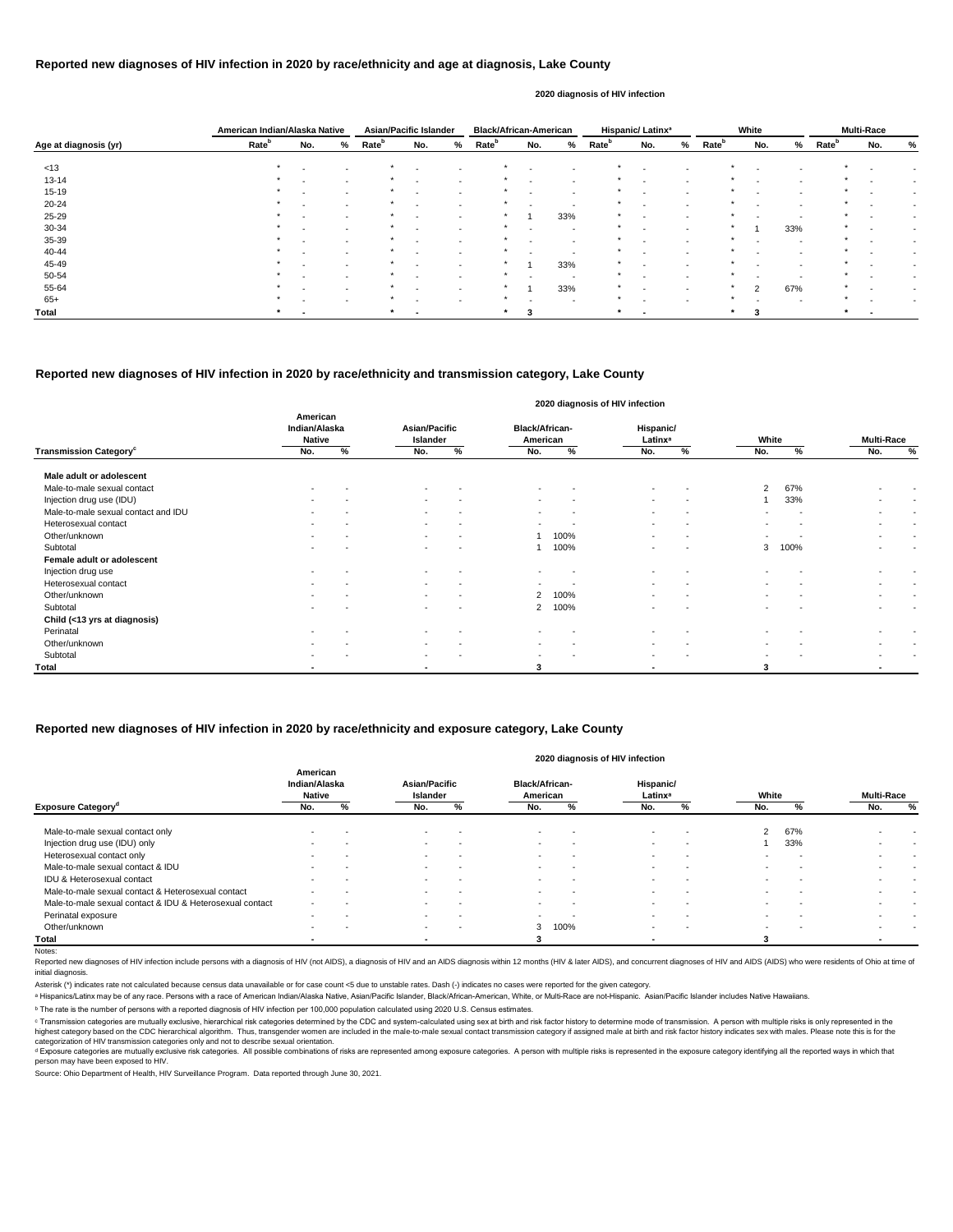**Trends in reported new diagnoses of HIV infection by year of diagnosis (2016-2020) and cumulative diagnoses by selected characteristics, Lake County** 

**Diagnoses of HIV Infection by Year**

|                                              |                   | 2016 |       |                   | 2017           |       |                   | 2018                    |      |                   | 2019           |      |                   | 2020                    |                          | <b>Cumulative</b><br><b>Diagnoses</b> |         |
|----------------------------------------------|-------------------|------|-------|-------------------|----------------|-------|-------------------|-------------------------|------|-------------------|----------------|------|-------------------|-------------------------|--------------------------|---------------------------------------|---------|
| Characteristic                               | Rate <sup>a</sup> | No.  | $\%$  | Rate <sup>a</sup> | No.            | %     | Rate <sup>a</sup> | No.                     | $\%$ | Rate <sup>a</sup> | No.            | $\%$ | Rate <sup>a</sup> | No.                     | %                        | No.                                   | $\%$    |
| Sex at birth                                 |                   |      |       |                   |                |       |                   |                         |      |                   |                |      |                   |                         |                          |                                       |         |
| Males                                        | 15.2              | 17   | 100%  | 9.8               | 11             | 79%   | $\ast$            | 3                       | 100% | $4.5\,$           | 5              | 83%  |                   | 4                       | 67%                      | 254                                   | 88%     |
| Females                                      |                   |      |       | $\star$           | 3              | 21%   |                   |                         |      |                   | $\mathbf{1}$   | 17%  |                   | $\overline{2}$          | 33%                      | 34                                    | 12%     |
| Age at diagnosis (yr)                        |                   |      |       |                   |                |       |                   |                         |      |                   |                |      |                   |                         |                          |                                       |         |
| $<13$                                        |                   |      |       |                   |                |       |                   |                         |      |                   |                |      |                   |                         |                          | 3                                     | 1%      |
| $13 - 14$                                    |                   |      |       |                   |                |       |                   |                         |      |                   |                |      |                   |                         |                          |                                       |         |
| $15-19$                                      |                   | 2    | 12%   |                   |                |       |                   |                         |      |                   |                |      |                   |                         |                          | 6                                     | 2%      |
| 20-24                                        | 38.4              | 5    | 29%   |                   | 3              | 21%   |                   |                         | 33%  |                   |                | 17%  |                   |                         |                          | 33                                    | 11%     |
| 25-29                                        |                   | 2    | 12%   | 36.0              | 5              | 36%   |                   |                         |      |                   | $\overline{2}$ | 33%  |                   |                         | 17%                      | 57                                    | 20%     |
| 30-34                                        |                   | 2    | 12%   | $\star$           | 2              | 14%   |                   |                         |      |                   |                |      |                   |                         | 17%                      | 49                                    | 17%     |
| 35-39                                        |                   | 2    | 12%   | $\ast$            |                | $7\%$ |                   |                         | 33%  |                   |                | 17%  |                   |                         |                          | 36                                    | 13%     |
| 40-44                                        |                   |      | 6%    |                   |                |       |                   |                         |      |                   |                |      |                   |                         |                          | 33                                    | 11%     |
| 45-49                                        |                   |      | 6%    |                   |                |       |                   |                         |      |                   |                |      |                   | 1                       | 17%                      | 31                                    | 11%     |
| 50-54                                        |                   |      |       |                   | 2              | 14%   |                   |                         |      |                   | 1              | 17%  |                   |                         |                          | 16                                    | 6%      |
| 55-64                                        |                   | 2    | 12%   |                   |                | $7\%$ |                   |                         | 33%  |                   |                |      |                   | 3                       | 50%                      | 21                                    | 7%      |
| $65+$                                        |                   |      |       |                   |                |       |                   |                         |      |                   | 1              | 17%  |                   |                         | $\overline{\phantom{a}}$ | 3                                     | 1%      |
| Race/Ethnicity <sup>b</sup>                  |                   |      |       |                   |                |       |                   |                         |      |                   |                |      |                   |                         |                          |                                       |         |
| American Indian/Alaska Native                |                   |      |       |                   |                |       |                   |                         |      |                   |                |      |                   |                         |                          |                                       |         |
| Asian/Pacific Islander                       |                   |      |       |                   |                |       |                   |                         |      |                   |                |      |                   |                         |                          | 1                                     | $< 1\%$ |
| Black/African-American                       |                   | 4    | 24%   |                   |                | 7%    |                   |                         | 33%  |                   | 3              | 50%  |                   | 3                       | 50%                      | 50                                    | 17%     |
| Hispanic/Latinx                              |                   |      | 6%    |                   |                | 7%    |                   |                         |      |                   |                |      |                   |                         |                          | 10                                    | 3%      |
| White                                        | 4.4               | 9    | 53%   | 5.4               | 11             | 79%   |                   | 2                       | 67%  |                   | 3              | 50%  |                   | 3                       | 50%                      | 214                                   | 74%     |
| Multi-Race                                   |                   | 3    | 18%   | $\ast$            | -1             | 7%    |                   |                         |      |                   |                |      |                   |                         |                          | 12                                    | 4%      |
| Unknown                                      |                   |      |       |                   |                |       |                   |                         |      |                   |                |      |                   |                         |                          | 1                                     | $< 1\%$ |
| Race/Ethnicity <sup>b</sup> and Sex at birth |                   |      |       |                   |                |       |                   |                         |      |                   |                |      |                   |                         |                          |                                       |         |
| American Indian/Alaska Native Males          |                   |      |       |                   |                |       |                   |                         |      |                   |                |      |                   |                         |                          |                                       |         |
| American Indian/Alaska Native Females        |                   |      |       |                   |                |       |                   |                         |      |                   |                |      |                   |                         |                          |                                       |         |
| Asian/Pacific Islander Males                 |                   |      |       |                   |                |       |                   |                         |      |                   |                |      |                   |                         |                          | 1                                     | $< 1\%$ |
| Asian/Pacific Islander Females               |                   |      |       |                   |                |       |                   |                         |      |                   |                |      |                   |                         |                          |                                       |         |
| Black/African-American Males                 |                   |      | 24%   |                   |                | 7%    |                   |                         | 33%  |                   | 3              | 50%  |                   |                         | 17%                      | 37                                    | 13%     |
| Black/African-American Females               |                   |      |       |                   |                |       |                   |                         |      |                   |                |      |                   | $\overline{\mathbf{c}}$ | 33%                      | 13                                    | 5%      |
| Hispanic/Latino Males                        |                   |      | $6\%$ |                   | 1              | $7\%$ |                   |                         |      |                   |                |      |                   |                         |                          | 10                                    | 3%      |
| Hispanic/Latina Females                      |                   |      |       |                   |                |       |                   |                         |      |                   |                |      |                   |                         |                          | $\overline{\phantom{a}}$              |         |
| <b>White Males</b>                           | 9.1               | 9    | 53%   | 9.1               | 9              | 64%   |                   | $\overline{\mathbf{c}}$ | 67%  |                   | $\overline{2}$ | 33%  |                   | 3                       | 50%                      | 195                                   | 68%     |
| White Females                                |                   |      |       | $\star$           | $\overline{2}$ | 14%   |                   |                         |      |                   | $\mathbf{1}$   | 17%  |                   |                         | $\sim$                   | 19                                    | 7%      |
| Multi-Race Males                             |                   | 3    | 18%   |                   |                |       |                   |                         |      |                   |                |      |                   |                         |                          | 10                                    | 3%      |
| Multi-Race Females                           |                   |      |       |                   | 1              | $7\%$ |                   |                         |      |                   |                |      |                   |                         |                          | $\overline{2}$                        | 1%      |
| Unknown                                      |                   |      |       |                   |                |       |                   |                         |      |                   |                |      |                   |                         |                          | 1                                     | $< 1\%$ |
| Total                                        | 7.4               | 17   |       | 6.1               | 14             |       | $\star$           | 3                       |      | $2.6\,$           | 6              |      | $2.6\,$           | 6                       |                          | 288                                   |         |

Notes:

Reported new diagnoses of HIV infection include persons with a diagnosis of HIV (not AIDS), a diagnosis of HIV and an AIDS diagnosis within 12 months (HIV & later AIDS), and concurrent diagnoses of HIV

and AIDS (AIDS) who were residents of Ohio at time of initial diagnosis. Diagnoses of HIV infection by year (2016-2020) represent all reported cases diagnosed in each year; cumulative diagnoses represent all reported HIV and/or AIDS cases diagnosed since the beginning of the epidemic through 2020.

Asterisk (\*) indicates rate not calculated for case count <5 due to unstable rates. Dash (-) indicates no cases were reported for the given category.

a The rate is the number of persons with a reported diagnosis of HIV infection per 100,000 population calculated using U.S. Census estimates for that year.

**b Hispanics/Latinx may be of any race. Persons with a race of American Indian/Alaska Native, Asian/Pacific Islander, Black/African-American, White, or Multi-Race are not-Hispanic. Asian/Pacific Islander** 

includes Native Hawaiians.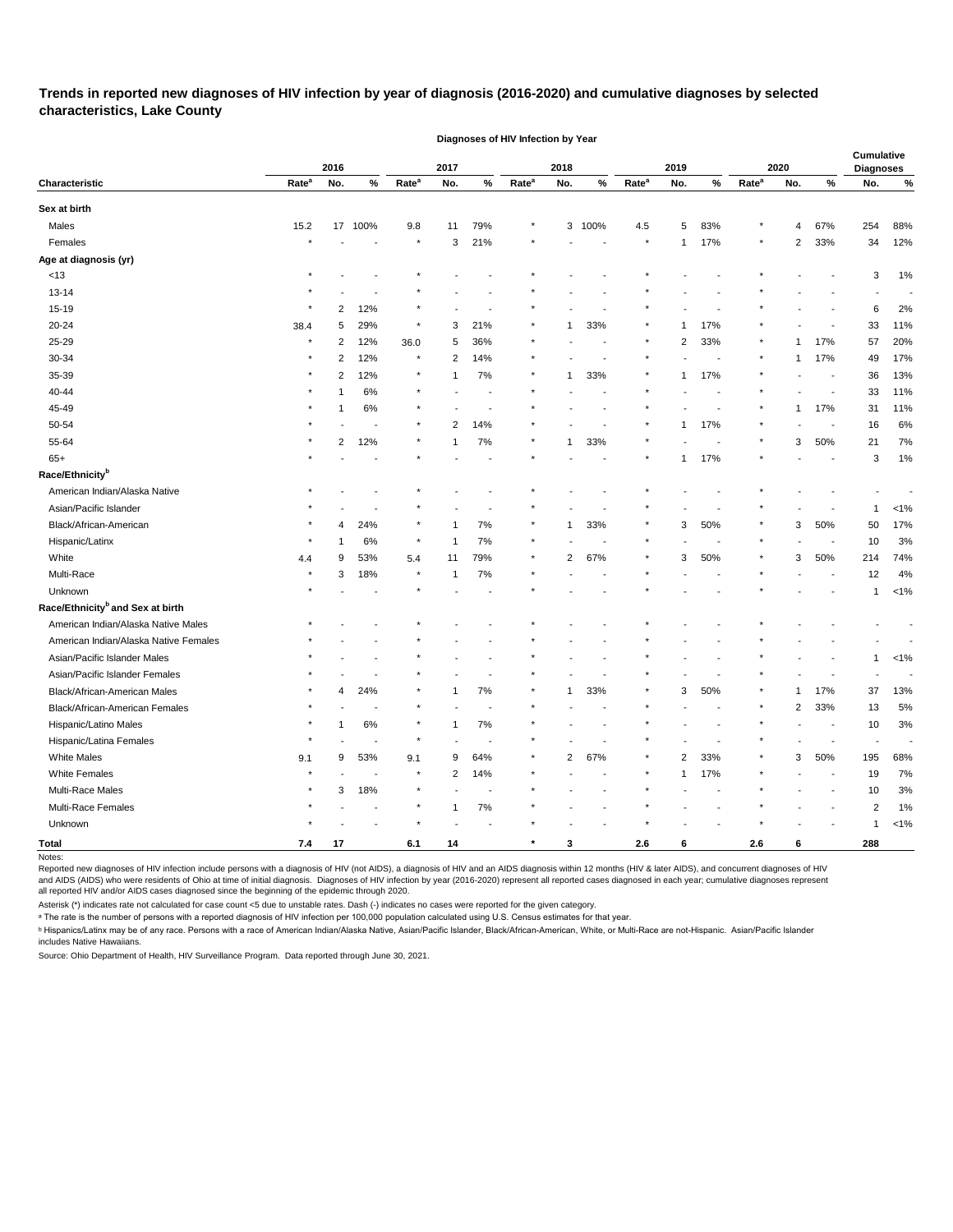**Trends in reported new diagnoses of HIV infection by year of diagnosis (2016-2020) and cumulative diagnoses by transmission category, Lake County**

|                                          |      |      |                          | Diagnoses of HIV Infection by Year |                          |                          |                          |                          |                |                          |                                       |      |
|------------------------------------------|------|------|--------------------------|------------------------------------|--------------------------|--------------------------|--------------------------|--------------------------|----------------|--------------------------|---------------------------------------|------|
|                                          | 2016 |      | 2017                     |                                    | 2018                     |                          | 2019                     |                          | 2020           |                          | <b>Cumulative</b><br><b>Diagnoses</b> |      |
| <b>Transmission Category<sup>a</sup></b> | No.  | %    | No.                      | %                                  | No.                      | %                        | No.                      | %                        | No.            | %                        | No.                                   | %    |
| Male adult or adolescent                 |      |      |                          |                                    |                          |                          |                          |                          |                |                          |                                       |      |
| Male-to-male sexual contact              | 14   | 82%  | 9                        | 82%                                | 3                        | 100%                     | $\mathbf{1}$             | 20%                      | $\overline{2}$ | 50%                      | 173                                   | 68%  |
| Injection drug use (IDU)                 |      |      |                          | 9%                                 | $\overline{\phantom{0}}$ | $\overline{\phantom{a}}$ |                          | $\overline{\phantom{a}}$ |                | 25%                      | 15                                    | 6%   |
| Male-to-male sexual contact and IDU      |      |      |                          | 9%                                 | $\overline{\phantom{a}}$ | $\overline{\phantom{a}}$ | $\overline{\phantom{a}}$ | $\overline{\phantom{a}}$ |                | $\sim$                   | 12                                    | 5%   |
| Heterosexual contact                     |      |      | $\overline{\phantom{a}}$ | $\overline{\phantom{a}}$           | $\overline{\phantom{a}}$ | $\overline{\phantom{a}}$ |                          |                          |                | $\overline{\phantom{a}}$ | 15                                    | 6%   |
| Other/unknown                            | 3    | 18%  | $\overline{\phantom{a}}$ |                                    | $\blacksquare$           |                          | 4                        | 80%                      | 1              | 25%                      | 38                                    | 15%  |
| Subtotal                                 | 17   | 100% | 11                       | 100%                               | 3                        | 100%                     |                          | 5 100%                   |                | 4 100%                   | 253                                   | 100% |
| Female adult or adolescent               |      |      |                          |                                    |                          |                          |                          |                          |                |                          |                                       |      |
| Injection drug use                       |      |      |                          |                                    |                          |                          |                          |                          |                |                          |                                       | 3%   |
| Heterosexual contact                     |      |      | 3                        | 100%                               |                          |                          |                          | 1 100%                   |                | $\overline{\phantom{a}}$ | 24                                    | 75%  |
| Other/unknown                            |      |      | $\overline{\phantom{a}}$ | $\overline{\phantom{a}}$           | $\overline{\phantom{a}}$ | $\overline{\phantom{a}}$ | $\blacksquare$           | $\overline{\phantom{a}}$ |                | 2 100%                   | 7                                     | 22%  |
| Subtotal                                 |      |      | 3                        | 100%                               |                          |                          |                          | 1 100%                   |                | 2 100%                   | 32                                    | 100% |
| Child (<13 yrs at diagnosis)             |      |      |                          |                                    |                          |                          |                          |                          |                |                          |                                       |      |
| Perinatal                                |      |      |                          |                                    |                          |                          |                          |                          |                |                          | $\overline{2}$                        | 67%  |
| Other/unknown                            |      |      |                          |                                    |                          |                          |                          |                          |                | $\overline{\phantom{a}}$ |                                       | 33%  |
| Subtotal                                 |      |      | $\overline{\phantom{a}}$ |                                    | $\blacksquare$           |                          |                          |                          |                | $\overline{\phantom{a}}$ | 3                                     | 100% |
| <b>Total</b>                             | 17   |      | 14                       |                                    | 3                        |                          | 6                        |                          | 6              |                          | 288                                   |      |

**Trends in reported diagnoses of HIV infection by year of diagnosis (2016-2020) and cumulative diagnoses by exposure category, Lake County**

| Diagnoses of HIV Infection by Year |  |  |  |  |
|------------------------------------|--|--|--|--|
|------------------------------------|--|--|--|--|

|                                                          | 2016 |     | 2017                     |                          | 2018                     |                          | 2019                     |                          | 2020   |                          | <b>Cumulative</b><br><b>Diagnoses</b> |         |
|----------------------------------------------------------|------|-----|--------------------------|--------------------------|--------------------------|--------------------------|--------------------------|--------------------------|--------|--------------------------|---------------------------------------|---------|
| <b>Exposure Category</b> <sup>p</sup>                    | No.  | %   | No.                      | %                        | No.                      | ℅                        | No.                      | %                        | No.    | %                        | No.                                   | %       |
| Male-to-male sexual contact only                         | 14   | 82% | 9                        | 64%                      | 3                        | 100%                     |                          | 17%                      | 2      | 33%                      | 169                                   | 59%     |
| Injection drug use (IDU) only                            |      |     |                          | $\overline{\phantom{a}}$ | $\overline{\phantom{0}}$ | $\overline{\phantom{a}}$ | $\blacksquare$           | $\overline{\phantom{a}}$ |        | 17%                      | 8                                     | 3%      |
| Heterosexual contact only                                |      |     | 3                        | 21%                      | $\sim$                   | . .                      |                          | 17%                      |        | $\overline{\phantom{0}}$ | 39                                    | 14%     |
| Male-to-male sexual contact & IDU                        |      |     |                          | 7%                       | $\sim$                   | $\sim$                   | $\blacksquare$           | $\overline{\phantom{a}}$ | $\sim$ | $\sim$                   | 11                                    | 4%      |
| IDU & Heterosexual contact                               |      |     |                          | 7%                       | $\overline{\phantom{a}}$ | . .                      | $\blacksquare$           | $\overline{\phantom{a}}$ |        | $\overline{\phantom{0}}$ | 8                                     | 3%      |
| Male-to-male sexual contact & Heterosexual contact       |      |     | $\sim$                   | $\overline{\phantom{a}}$ | $\blacksquare$           | $\sim$                   | $\overline{\phantom{0}}$ | $\overline{\phantom{a}}$ | $\sim$ | $\sim$                   | 4                                     | 1%      |
| Male-to-male sexual contact & IDU & Heterosexual contact |      |     | $\sim$                   | $\overline{\phantom{a}}$ | $\blacksquare$           | . .                      | $\overline{\phantom{0}}$ | $\overline{\phantom{a}}$ |        | $\overline{\phantom{0}}$ |                                       | $< 1\%$ |
| Perinatal exposure                                       | ۰.   |     | $\overline{\phantom{a}}$ |                          | $\overline{\phantom{a}}$ |                          | $\overline{\phantom{0}}$ |                          | $\sim$ | $\overline{\phantom{a}}$ | $\overline{2}$                        | 1%      |
| Other/unknown                                            |      | 18% | $\blacksquare$           |                          | $\blacksquare$           |                          | 4                        | 67%                      | 3      | 50%                      | 46                                    | 16%     |
| <b>Total</b>                                             | 17   |     | 14                       |                          |                          |                          | 6                        |                          | 6      |                          | 288                                   |         |

Notes:<br>Reported new diagnoses of HIV infection include persons with a diagnosis of HIV (not AIDS), a diagnosis of HIV and an AIDS diagnosis within 12 months (HIV & later AIDS), and concurrent diagnoses of HIV and AIDS (AIDS) who were residents of Ohio at time of initial diagnosis. Diagnoses of HIV infection by year (2016-2020) represent all reported cases diagnosed in each year; cumulative diagnoses represent all reported HIV and/or AIDS cases diagnosed since the beginning of the epidemic through 2020.

Dash (-) indicates no cases were reported for the given category.

a Transmission categories are mutually exclusive, hierarchical risk categories determined by the CDC and system-calculated using sex at birth and risk factor history to determine mode of transmission. A person with multipl risks is only represented in the highest category based on the CDC hierarchical algorithm. Thus, transgender women are included in the male-to-male sexual contact transmission category if assigned male at birth and risk fa history indicates sex with males. Please note this is for the categorization of HIV transmission categories only and not to describe sexual orientation.

**b Exposure categories are mutually exclusive risk categories.** All possible combinations of risks are represented among exposure categories. A person with multiple risks is represented in the exposure

category identifying all the reported ways in which that person may have been exposed to HIV.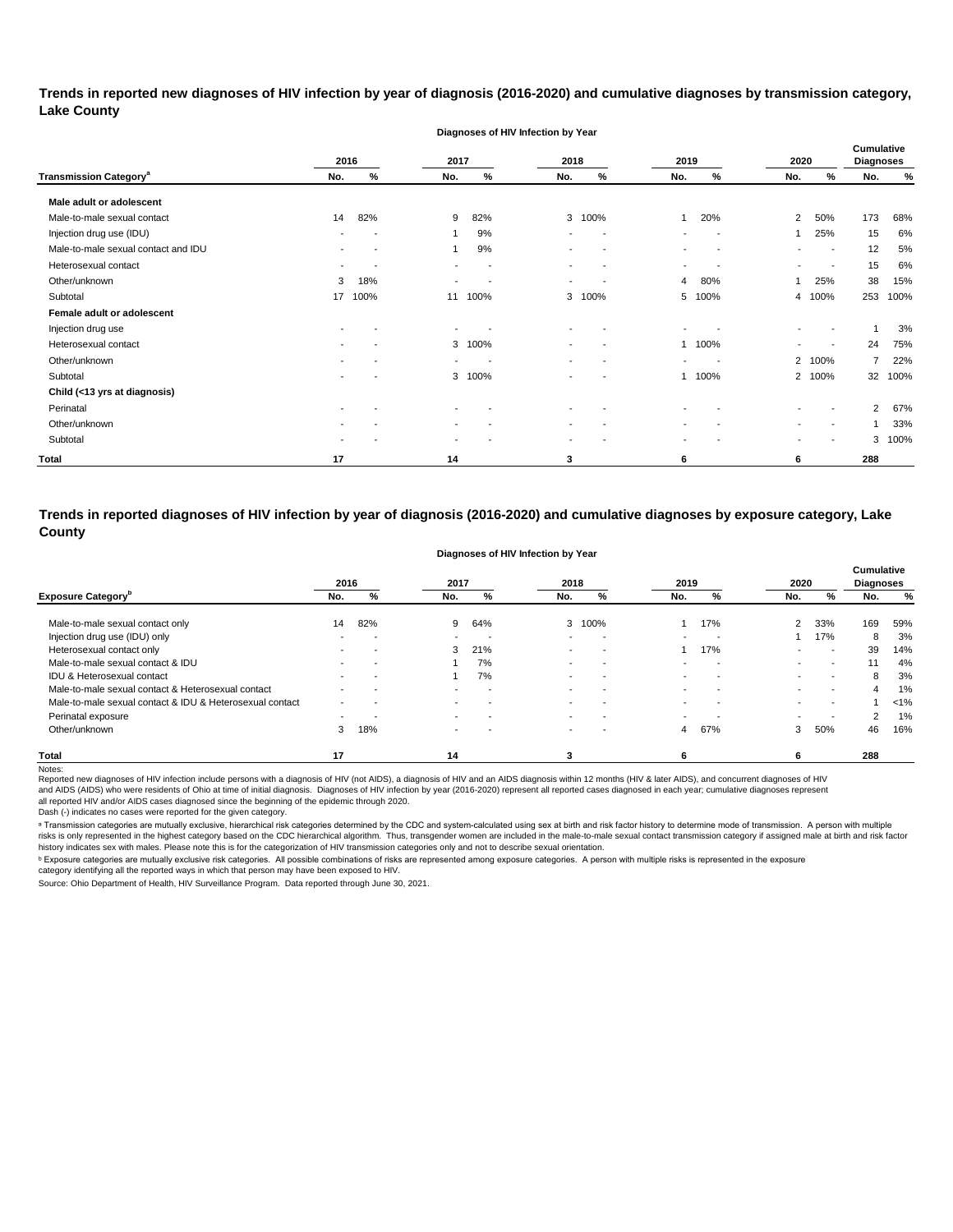# Persons Living with Diagnosed HIV Infection Reported in Lake County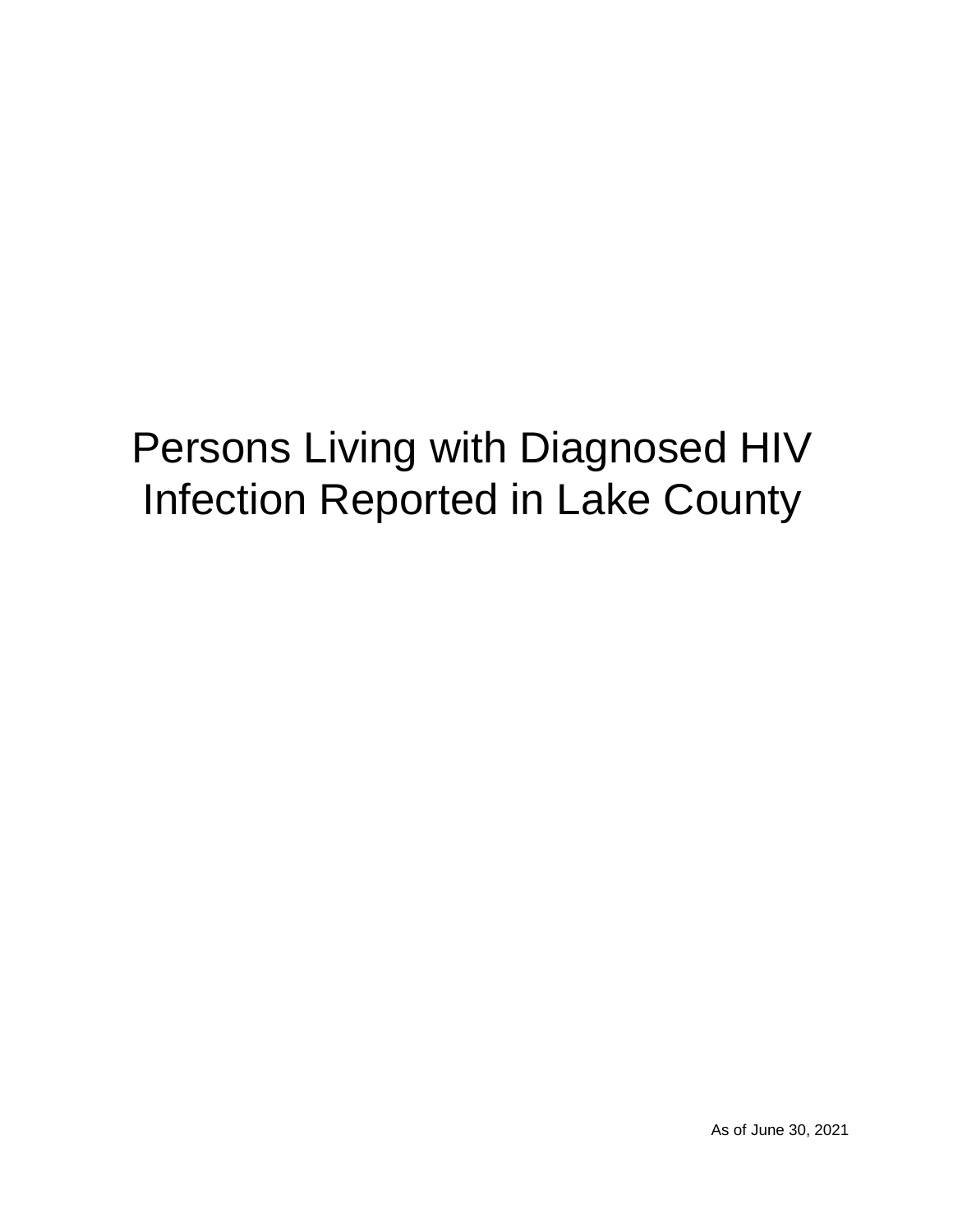## **Reported persons living with diagnosed HIV infection in 2020 by current disease status and selected characteristics, Lake County**

|                                              |                   | Living with diagnosed HIV infection |         |                          |       | <b>Current Disease Status</b> |       |
|----------------------------------------------|-------------------|-------------------------------------|---------|--------------------------|-------|-------------------------------|-------|
|                                              |                   | in 2020                             |         | <b>HIV (not AIDS)</b>    |       | <b>AIDS</b>                   |       |
| Characteristic                               | Rate <sup>a</sup> | No.                                 | $\%$    | No.                      | $\%$  | No.                           | $\%$  |
| Sex at birth                                 |                   |                                     |         |                          |       |                               |       |
| Males                                        | 161.6             | 181                                 | 83%     | 92                       | 82%   | 89                            | 84%   |
| Females                                      | 31.5              | 37                                  | 17%     | 20                       | 18%   | 17                            | 16%   |
| Age at end of year                           |                   |                                     |         |                          |       |                               |       |
| <13                                          | $\star$           |                                     |         |                          |       |                               |       |
| $13 - 14$                                    | $\star$           |                                     |         |                          |       |                               |       |
| $15 - 19$                                    | $\star$           |                                     |         |                          | Ĭ.    |                               |       |
| 20-24                                        | 71.3              | 9                                   | 4%      | 8                        | 7%    | 1                             | $1\%$ |
| 25-29                                        | 117.7             | 17                                  | 8%      | 16                       | 14%   | 1                             | $1\%$ |
| 30-34                                        | 129.7             | 18                                  | 8%      | 17                       | 15%   | $\mathbf{1}$                  | 1%    |
| 35-39                                        | 126.6             | 17                                  | 8%      | 15                       | 13%   | 2                             | 2%    |
| 40-44                                        | 100.4             | 13                                  | 6%      | 10                       | 9%    | 3                             | 3%    |
| 45-49                                        | 159.5             | 22                                  | 10%     | $\overline{7}$           | 6%    | 15                            | 14%   |
| 50-54                                        | 235.0             | 36                                  | 17%     | 10                       | 9%    | 26                            | 25%   |
| 55-64                                        | 176.4             | 62                                  | 28%     | 21                       | 19%   | 41                            | 39%   |
| $65+$                                        | 49.6              | 24                                  | 11%     | 8                        | 7%    | 16                            | 15%   |
| Race/Ethnicity <sup>b</sup>                  |                   |                                     |         |                          |       |                               |       |
| American Indian/Alaska Native                | $\star$           |                                     |         |                          |       |                               |       |
| Asian/Pacific Islander                       | $\star$           | $\overline{\phantom{a}}$            |         | $\overline{\phantom{a}}$ |       |                               |       |
| Black/African-American                       | 495.3             | 54                                  | 25%     | 30                       | 27%   | 24                            | 23%   |
| Hispanic/Latinx                              | 227.7             | 25                                  | 11%     | 12                       | 11%   | 13                            | 12%   |
| White                                        | 62.0              | 124                                 | 57%     | 60                       | 54%   | 64                            | 60%   |
| Multi-Race                                   | 363.6             | 14                                  | 6%      | 9                        | 8%    | 5                             | $5\%$ |
| Unknown                                      | $\star$           | 1                                   | $< 1\%$ | 1                        | 1%    |                               |       |
| Race/Ethnicity <sup>b</sup> and Sex at birth |                   |                                     |         |                          |       |                               |       |
| American Indian/Alaska Native Males          | $\star$           |                                     |         |                          |       |                               |       |
| American Indian/Alaska Native Females        |                   |                                     |         |                          |       |                               |       |
| Asian/Pacific Islander Males                 |                   |                                     |         |                          |       |                               |       |
| Asian/Pacific Islander Females               |                   |                                     |         |                          |       |                               |       |
| Black/African-American Males                 | 769.7             | 39                                  | 18%     | 21                       | 19%   | $18\,$                        | 17%   |
| <b>Black/African-American Females</b>        | 257.0             | 15                                  | 7%      | 9                        | $8%$  | 6                             | $6\%$ |
| Hispanic/Latino Males                        | 359.2             | 21                                  | 10%     | $10$                     | 9%    | 11                            | 10%   |
| Hispanic/Latina Females                      | $\star$           | 4                                   | 2%      | $\overline{2}$           | 2%    | $\overline{c}$                | 2%    |
| <b>White Males</b>                           | 112.0             | 109                                 | 50%     | 53                       | 47%   | 56                            | 53%   |
| <b>White Females</b>                         | 14.6              | 15                                  | 7%      | $\overline{7}$           | $6\%$ | 8                             | 8%    |
| Multi-Race Males                             | 562.9             | 11                                  | $5\%$   | $\overline{7}$           | $6\%$ | 4                             | 4%    |
| <b>Multi-Race Females</b>                    |                   | 3                                   | 1%      | $\overline{2}$           | 2%    | 1                             | 1%    |
| Unknown                                      | $\star$           | 1                                   | $< 1\%$ | 1                        | $1\%$ |                               |       |
| <b>Total</b>                                 | 95.0              | 218                                 |         | 112                      |       | 106                           |       |

Notes:

Living with diagnosed HIV infection represents all persons ever diagnosed and reported with HIV and/or AIDS who have not been reported as having died as of December 31, 2020. Persons living with diagnosed HIV infection represent persons living in Ohio as of December 31, 2020, regardless of whether the person was a resident of Ohio at time of initial HIV and/or AIDS diagnosis.

Asterisk (\*) indicates rate not calculated for case count <5 due to unstable rates. Dash (-) indicates no cases were reported for the given category.

a The rate is the number of persons living with diagnosed HIV infection per 100,000 population calculated using 2020 U.S. Census estimates.

<sup>b</sup> Hispanics/Latinx may be of any race. Persons with a race of American Indian/Alaska Native, Asian/Pacific Islander, Black/African-American, White, or Multi-Race are not-Hispanic. Asian/Pacific Islander includes Native Hawaiians.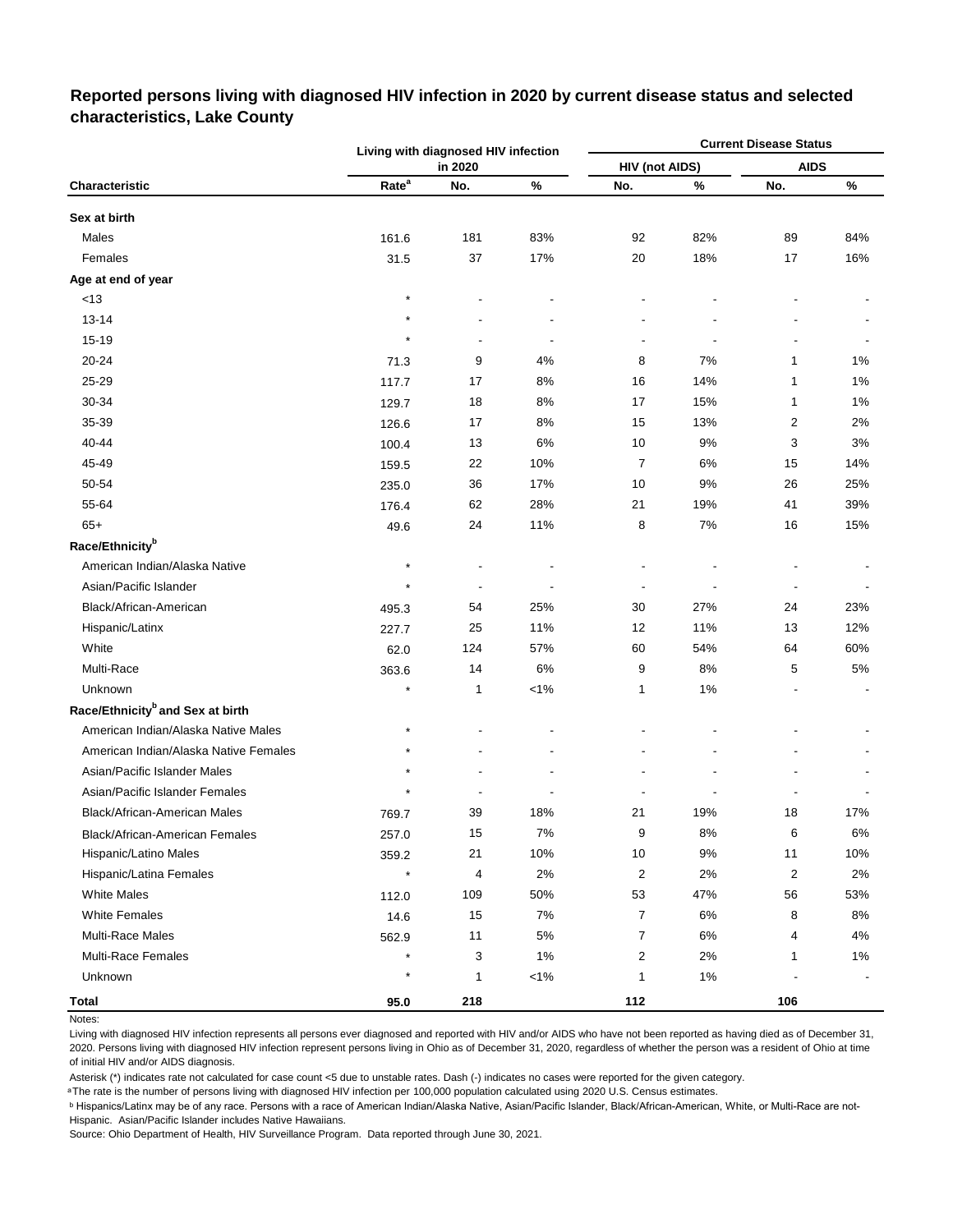|                                          | Living with diagnosed HIV infection |      |                       |      | <b>Current Disease Status</b> |      |
|------------------------------------------|-------------------------------------|------|-----------------------|------|-------------------------------|------|
|                                          | in 2020                             |      | <b>HIV (not AIDS)</b> |      | <b>AIDS</b>                   |      |
| <b>Transmission Category<sup>a</sup></b> | No.                                 | %    | No.                   | %    | No.                           | %    |
| Male adult or adolescent                 |                                     |      |                       |      |                               |      |
| Male-to-male sexual contact              | 121                                 | 68%  | 67                    | 73%  | 54                            | 62%  |
| Injection drug use (IDU)                 | 14                                  | 8%   | 4                     | 4%   | 10                            | 11%  |
| Male-to-male sexual contact and IDU      | 9                                   | 5%   | 3                     | 3%   | 6                             | 7%   |
| Heterosexual contact                     | 11                                  | 6%   | 6                     | 7%   | 5                             | 6%   |
| Other/unknown                            | 24                                  | 13%  | 12                    | 13%  | 12                            | 14%  |
| Subtotal                                 | 179                                 | 100% | 92                    | 100% | 87                            | 100% |
| Female adult or adolescent               |                                     |      |                       |      |                               |      |
| Injection drug use                       | 1                                   | 3%   | 1                     | 5%   |                               |      |
| Heterosexual contact                     | 29                                  | 83%  | 14                    | 74%  | 15                            | 94%  |
| Other/unknown                            | 5                                   | 14%  | 4                     | 21%  | 1                             | 6%   |
| Subtotal                                 | 35                                  | 100% | 19                    | 100% | 16                            | 100% |
| Child (<13 yrs at diagnosis)             |                                     |      |                       |      |                               |      |
| Perinatal                                | 3                                   | 75%  | 1                     | 100% | 2                             | 67%  |
| Other/unknown                            | 1                                   | 25%  | ٠                     |      | 1                             | 33%  |
| Subtotal                                 | 4                                   | 100% | 1                     | 100% | 3                             | 100% |
| Total                                    | 218                                 |      | 112                   |      | 106                           |      |

## **Reported persons living with diagnosed HIV infection in 2020 by current disease status and transmission category, Lake County**

## **Reported persons living with diagnosed HIV infection in 2020 by current disease status and exposure category, Lake County**

|                                                          | Living with diagnosed HIV infection |     | <b>Current Disease Status</b> |       |             |       |  |  |  |  |  |
|----------------------------------------------------------|-------------------------------------|-----|-------------------------------|-------|-------------|-------|--|--|--|--|--|
|                                                          | in 2020                             |     | <b>HIV (not AIDS)</b>         |       | <b>AIDS</b> |       |  |  |  |  |  |
| <b>Exposure Category</b> <sup>P</sup>                    | No.                                 | %   | No.                           | %     | No.         | %     |  |  |  |  |  |
| Male-to-male sexual contact only                         | 115                                 | 53% | 66                            | 59%   | 49          | 46%   |  |  |  |  |  |
| Injection drug use (IDU) only                            | 7                                   | 3%  | 2                             | 2%    | 5           | 5%    |  |  |  |  |  |
| Heterosexual contact only                                | 40                                  | 18% | 20                            | 18%   | 20          | 19%   |  |  |  |  |  |
| Male-to-male sexual contact & IDU                        | 7                                   | 3%  | 2                             | 2%    | 5           | 5%    |  |  |  |  |  |
| <b>IDU &amp; Heterosexual contact</b>                    | 8                                   | 4%  | 3                             | 3%    | 5           | 5%    |  |  |  |  |  |
| Male-to-male sexual contact & Heterosexual contact       | 6                                   | 3%  |                               | $1\%$ | 5           | 5%    |  |  |  |  |  |
| Male-to-male sexual contact & IDU & Heterosexual contact | 2                                   | 1%  |                               | 1%    |             | $1\%$ |  |  |  |  |  |
| Perinatal exposure                                       | 3                                   | 1%  |                               | 1%    | 2           | 2%    |  |  |  |  |  |
| Other/unknown                                            | 30                                  | 14% | 16                            | 14%   | 14          | 13%   |  |  |  |  |  |
| Total                                                    | 218                                 |     | 112                           |       | 106         |       |  |  |  |  |  |

#### Notes:

Living with diagnosed HIV infection represents all persons ever diagnosed and reported with HIV and/or AIDS who have not been reported as having died as of December 31, 2020. Persons living with diagnosed HIV infection represent persons living in Ohio as of December 31, 2020, regardless of whether the person was a resident of Ohio at time of initial HIV and/or AIDS diagnosis.

Dash (-) indicates no cases were reported for the given category.

a Transmission categories are mutually exclusive, hierarchical risk categories determined by the CDC and system-calculated using sex at birth and risk factor history to determine mode of transmission. A person with multiple risks is only represented in the highest category based on the CDC hierarchical algorithm. Thus, transgender women are included in the male-to-male sexual contact transmission category if assigned male at birth and risk factor history indicates sex with males. Please note this is for the categorization of HIV transmission categories only and not to describe sexual orientation.

**b** Exposure categories are mutually exclusive risk categories. All possible combinations of risks are represented among exposure categories. A person with multiple risks is represented in the exposure category identifying all the reported ways in which that person may have been exposed to HIV.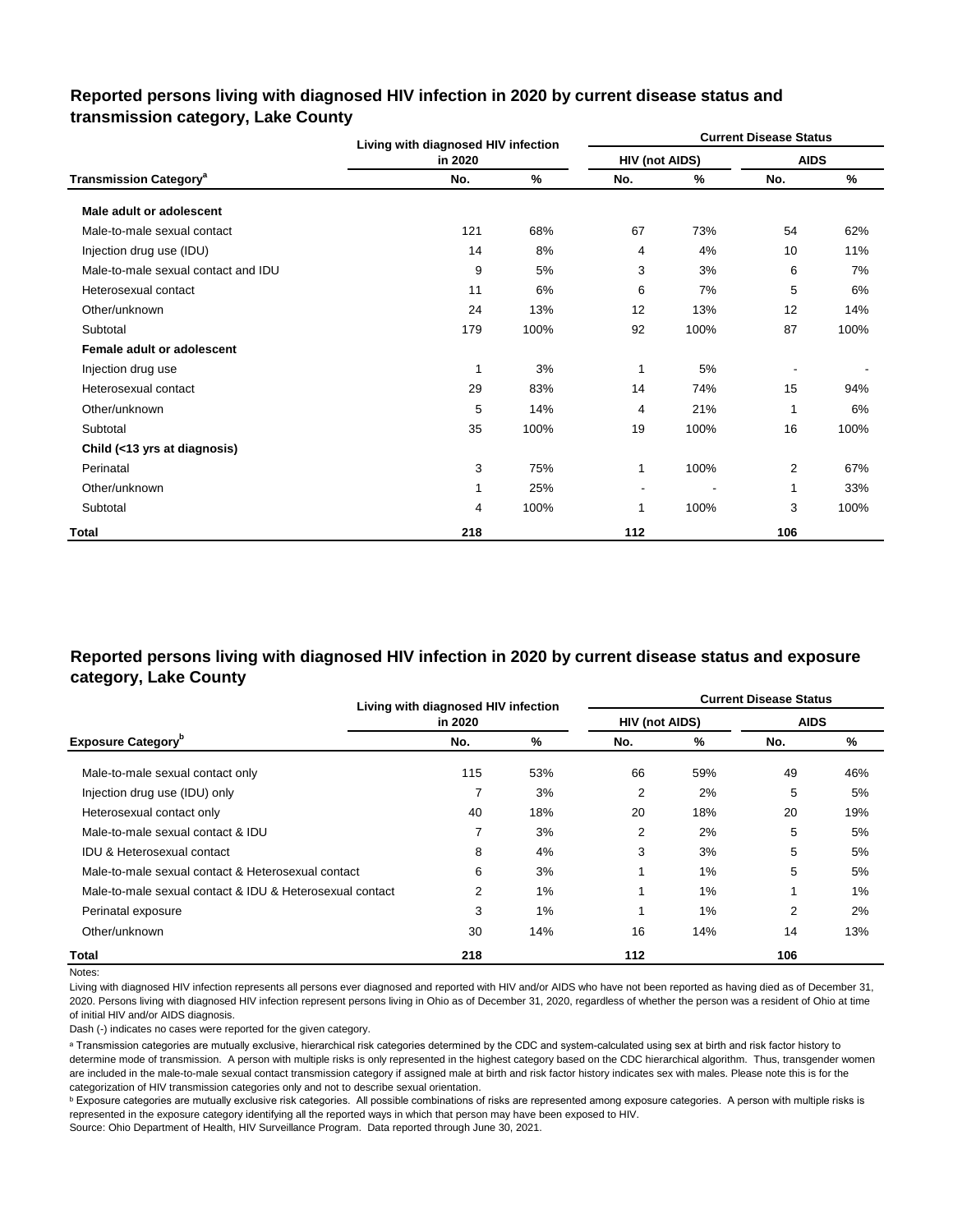-

<sup>c</sup> Transmission categories are mutually exclusive, hierarchical risk categories determined by the CDC and system-calculated using sex at birth and risk factor history to determine mode of transmission. A person with multi hierarchical algorithm. Thus, transgender women are included in the male-to-male sexual contact transmission category if assigned male at birth and risk factor history indicates sex with males. Please note this is for the sexual orientation.

<sup>d</sup> Exposure categories are mutually exclusive risk categories. All possible combinations of risks are represented among exposure categories. A person with multiple risks is represented in the exposure category identifying HIV.

Notes:

gnosed HIV infection represents all persons ever diagnosed and reported with HIV and/or AIDS who have not been reported as having died as of December 31, 2020. Persons living with diagnosed HIV infection represent persons

Source: Ohio Department of Health, HIV Surveillance Program. Data reported through June 30, 2021.

|                    |                   | American Indian/Alaska Native |                          | <b>Asian/Pacific Islander</b> |                          |        | <b>Black/African-American</b> |                          |     | Hispanic/ Latinx <sup>a</sup> |                          |     | White             |     |       | <b>Multi-Race</b> |     |   | Unknown |      |
|--------------------|-------------------|-------------------------------|--------------------------|-------------------------------|--------------------------|--------|-------------------------------|--------------------------|-----|-------------------------------|--------------------------|-----|-------------------|-----|-------|-------------------|-----|---|---------|------|
| Age at end of year | Rate <sup>b</sup> | No.                           | %                        | Rate <sup>b</sup>             | No.                      | %      | <b>Rate</b> <sup>b</sup>      | No.                      | %   | Rate <sup>b</sup>             | No.                      | %   | Rate <sup>b</sup> | No. | %     | Rate <sup>p</sup> | No. | % | No.     | %    |
| < 13               | $\star$           |                               | $\overline{\phantom{a}}$ |                               |                          |        |                               |                          |     |                               |                          |     |                   |     |       |                   | $5$ |   |         |      |
| $13 - 14$          |                   |                               |                          |                               |                          |        |                               |                          |     |                               |                          |     |                   |     |       |                   | $5$ |   |         |      |
| $15 - 19$          |                   |                               |                          |                               | $\overline{\phantom{a}}$ |        |                               | $\overline{\phantom{a}}$ |     |                               | $\overline{\phantom{0}}$ |     |                   | -   |       |                   | $5$ |   |         |      |
| $20 - 24$          |                   |                               |                          |                               | $\sim$                   | $\sim$ | 660.5                         | 5                        | 9%  |                               |                          | 4%  |                   |     | $1\%$ |                   | $5$ |   |         |      |
| 25-29              |                   |                               | $\overline{\phantom{a}}$ | $\star$                       | $\sim$                   | $\sim$ | 942.5                         | 10                       | 19% | $\star$                       | $\sim$                   |     | 42.5              | 5   | 4%    | $\star$           | < 5 |   |         |      |
| 30-34              |                   |                               |                          |                               |                          |        |                               |                          | 7%  |                               |                          | 4%  | 104.0             | 12  | 10%   |                   | $5$ |   |         |      |
| 35-39              |                   |                               |                          |                               |                          |        | $\ast$                        | 4                        | 7%  |                               |                          | 8%  | 79.8              | 9   | 7%    |                   | $5$ |   |         |      |
| 40-44              |                   |                               |                          |                               |                          |        |                               | 2                        | 4%  |                               |                          | 4%  | 71.9              | 8   | 6%    |                   | $5$ |   |         |      |
| 45-49              |                   |                               |                          | *                             |                          |        | $\star$                       | 2                        | 4%  | 882.4                         | 6                        | 24% | 115.6             | 14  | 11%   | $\star$           | < 5 |   |         |      |
| 50-54              |                   |                               |                          |                               |                          |        |                               |                          | 7%  | 455.3                         |                          | 28% | 172.7             | 24  | 19%   |                   | $5$ |   |         |      |
| 55-64              |                   |                               |                          |                               | $\sim$                   | $\sim$ | 1,410.9                       | 16                       | 30% | 800.0                         | 5                        | 20% | 109.8             | 36  | 29%   |                   | <5  |   |         | 100% |
| $65+$              |                   |                               |                          |                               | $\sim$                   | $\sim$ | 599.8                         | -                        | 13% |                               | ົ                        | 8%  | 32.6              | 15  | 12%   |                   | $5$ |   |         |      |
| <b>Total</b>       |                   |                               |                          |                               | $\overline{\phantom{a}}$ |        | 495.3                         | 54                       |     | 227.7                         | 25                       |     | 62.0              | 124 |       | 363.6             | 14  |   |         |      |

|                                          | American                 | Indian/Alaska<br><b>Native</b> |                          | <b>Asian/Pacific</b><br><b>Islander</b> |              | <b>Black/African-</b><br>American |                          | Hispanic/<br>Latinx <sup>a</sup> |        | White                    |                          | <b>Multi-Race</b> |                | <b>Unknown</b>           |
|------------------------------------------|--------------------------|--------------------------------|--------------------------|-----------------------------------------|--------------|-----------------------------------|--------------------------|----------------------------------|--------|--------------------------|--------------------------|-------------------|----------------|--------------------------|
| <b>Transmission Category<sup>c</sup></b> | No.                      | %                              | No.                      | %                                       | No.          | %                                 | No.                      | %                                | No.    | %                        | No.                      | %                 | No.            | %                        |
| Male adult or adolescent                 |                          |                                |                          |                                         |              |                                   |                          |                                  |        |                          |                          |                   |                |                          |
| Male-to-male sexual contact              | $\overline{\phantom{a}}$ |                                | $\sim$                   |                                         | 28           | 74%                               | 9                        | 43%                              | 79     | 73%                      | 5                        | 45%               | $\sim$         | $\blacksquare$           |
| Injection drug use (IDU)                 | $\overline{\phantom{a}}$ | $\sim$                         | $\sim$                   | $\sim$                                  | 3            | 8%                                | 4                        | 19%                              | 5      | 5%                       | 2                        | 18%               | $\sim$         | $\overline{\phantom{0}}$ |
| Male-to-male sexual contact and IDU      | $\overline{\phantom{a}}$ | $\overline{\phantom{a}}$       | $\sim$                   | $\sim$                                  | 2            | 5%                                |                          | 5%                               | 6      | 6%                       | $\sim$                   | $\sim$            | $\sim$         | $\overline{\phantom{a}}$ |
| Heterosexual contact                     | $\overline{\phantom{a}}$ |                                | $\sim$                   | $\sim$                                  | 2            | 5%                                | 2                        | 10%                              | 5      | 5%                       | 2                        | 18%               | $\sim$         |                          |
| Other/unknown                            | $\overline{\phantom{a}}$ |                                | $\sim$                   |                                         | 3            | 8%                                | 5                        | 24%                              | 13     | 12%                      | $\overline{2}$           | 18%               |                | 100%                     |
| Subtotal                                 | $\overline{\phantom{a}}$ |                                | $\sim$                   | <b>.</b>                                | 38           | 100%                              | 21                       | 100%                             | 108    | 100%                     | 11                       | 100%              |                | 100%                     |
| Female adult or adolescent               |                          |                                |                          |                                         |              |                                   |                          |                                  |        |                          |                          |                   |                |                          |
| Injection drug use                       | $\overline{\phantom{a}}$ |                                | $\sim$                   |                                         |              | $\overline{\phantom{a}}$          |                          | 25%                              | $\sim$ | $\overline{\phantom{a}}$ |                          |                   |                | $\overline{\phantom{0}}$ |
| Heterosexual contact                     | $\overline{\phantom{a}}$ | $\overline{\phantom{a}}$       | $\sim$                   | $\sim$                                  | 10           | 71%                               | 3                        | 75%                              | 13     | 93%                      | 3                        | 100%              | $\sim$         | $\blacksquare$           |
| Other/unknown                            | $\overline{\phantom{a}}$ |                                | $\sim$                   | $\sim$                                  | 4            | 29%                               | $\overline{\phantom{a}}$ |                                  |        | 7%                       | $\,$ $\,$                |                   | $\blacksquare$ | $\blacksquare$           |
| Subtotal                                 | $\blacksquare$           |                                | $\sim$                   | $\sim$                                  | 14           | 100%                              | 4                        | 100%                             | 14     | 100%                     | 3                        | 100%              | $\blacksquare$ | $\blacksquare$           |
| Child (<13 yrs at diagnosis)             |                          |                                |                          |                                         |              |                                   |                          |                                  |        |                          |                          |                   |                |                          |
| Perinatal                                | $\overline{\phantom{a}}$ |                                | $\sim$                   | $\sim$                                  |              | 2 100%                            | $\overline{\phantom{a}}$ |                                  |        | 50%                      |                          |                   |                |                          |
| Other/unknown                            | $\overline{\phantom{a}}$ | $\sim$                         | $\sim$                   | $\sim$                                  | $\sim$       | $\overline{\phantom{a}}$          | $\overline{\phantom{a}}$ | $\sim$                           |        | 50%                      |                          |                   |                |                          |
| Subtotal                                 | $\overline{\phantom{a}}$ |                                | $\sim$                   | $\sim$                                  | $\mathbf{2}$ | 100%                              | $\sim$                   | $\sim$                           | 2      | 100%                     | $\overline{\phantom{a}}$ |                   |                |                          |
| <b>Total</b>                             | $\blacksquare$           |                                | $\overline{\phantom{0}}$ |                                         | 54           |                                   | 25                       |                                  | 124    |                          | 14                       |                   |                |                          |

|                                                          | American<br>Indian/Alaska<br><b>Native</b> |     |           | <b>Asian/Pacific</b><br>Islander |                   | <b>Black/African-</b><br>American |                          | Hispanic/<br>Latinx <sup>a</sup> |        | White | <b>Multi-Race</b> |     | <b>Unknown</b> |                          |
|----------------------------------------------------------|--------------------------------------------|-----|-----------|----------------------------------|-------------------|-----------------------------------|--------------------------|----------------------------------|--------|-------|-------------------|-----|----------------|--------------------------|
| <b>Exposure Category<sup>d</sup></b>                     | No.                                        | %   | No.       | %                                | No.               | %                                 | No.                      |                                  | No.    | ℅     | No.               | %   | No.            | %                        |
| Male-to-male sexual contact only                         |                                            | -   | $\,$ $\,$ | ۰.                               | 26                | 48%                               |                          | 28%                              | 77     | 62%   | 5                 | 36% |                |                          |
| Injection drug use (IDU) only                            |                                            | . . | $\sim$    |                                  |                   | 2%                                |                          | 8%                               | ົ<br>د | 2%    |                   | 7%  |                |                          |
| Heterosexual contact only                                | $\overline{\phantom{0}}$                   | -   | $\sim$    | $\sim$                           | $12 \overline{ }$ | 22%                               |                          | 20%                              | 18     | 15%   |                   | 36% |                | $\overline{\phantom{a}}$ |
| Male-to-male sexual contact & IDU                        | -                                          | -   | $\sim$    | $\sim$                           |                   | 2%                                |                          | 4%                               | 5      | 4%    |                   |     |                |                          |
| IDU & Heterosexual contact                               | $\overline{\phantom{0}}$                   | -   | $\sim$    | . .                              |                   | 4%                                | 3                        | 12%                              | ົ      | 2%    |                   | 7%  |                |                          |
| Male-to-male sexual contact & Heterosexual contact       |                                            | -   | $\sim$    |                                  |                   | 4%                                | ∠                        | 8%                               | ົ      | 2%    |                   |     |                |                          |
| Male-to-male sexual contact & IDU & Heterosexual contact | $\overline{\phantom{0}}$                   | -   | $\sim$    | $\sim$                           |                   | 2%                                | $\sim$                   | . .                              |        | 1%    |                   |     |                |                          |
| Perinatal exposure                                       | $\overline{\phantom{0}}$                   | -   | $\sim$    | $\sim$                           |                   | 4%                                | $\overline{\phantom{a}}$ | . .                              |        | 1%    |                   |     |                |                          |
| Other/unknown                                            | $\sim$                                     | . . | $\sim$    |                                  |                   | 13%                               |                          | 20%                              | 15     | 12%   | 2                 | 14% |                | 100%                     |
| <b>Total</b>                                             |                                            |     |           |                                  | 54                |                                   | 25                       |                                  | 124    |       | 14                |     |                |                          |

regardless of whether the person was a resident of Ohio at time of initial HIV and/or AIDS diagnosis.

Asterisk (\*) indicates rate not calculated because census data unavailable or for case count <5 due to unstable rates. Dash (-) indicates no cases were reported for the given category.

a Hispanics/Latinx may be of any race. Persons with a race of American Indian/Alaska Native, Asian/Pacific Islander, Black/African-American, White, or Multi-Race are not-Hispanic. Asian/Pacific Islander includes Native Haw

<sup>b</sup> The rate is the number of persons living with diagnosed HIV infection per 100,000 population calculated using U.S. Census estimates for that year.

#### **Reported persons living with diagnosed HIV infection in 2020 by race/ethnicity and exposure category, Lake County**

#### **Living with diagnosed HIV infection in 2020**

**Reported persons living with diagnosed HIV infection in 2020 by race/ethnicity and transmission category, Lake County**

#### **Living with diagnosed HIV infection in 2020**

#### **Reported persons living with diagnosed HIV infection in 2020 by race/ethnicity and age, Lake County**

#### **Living with diagnosed HIV infection in 2020**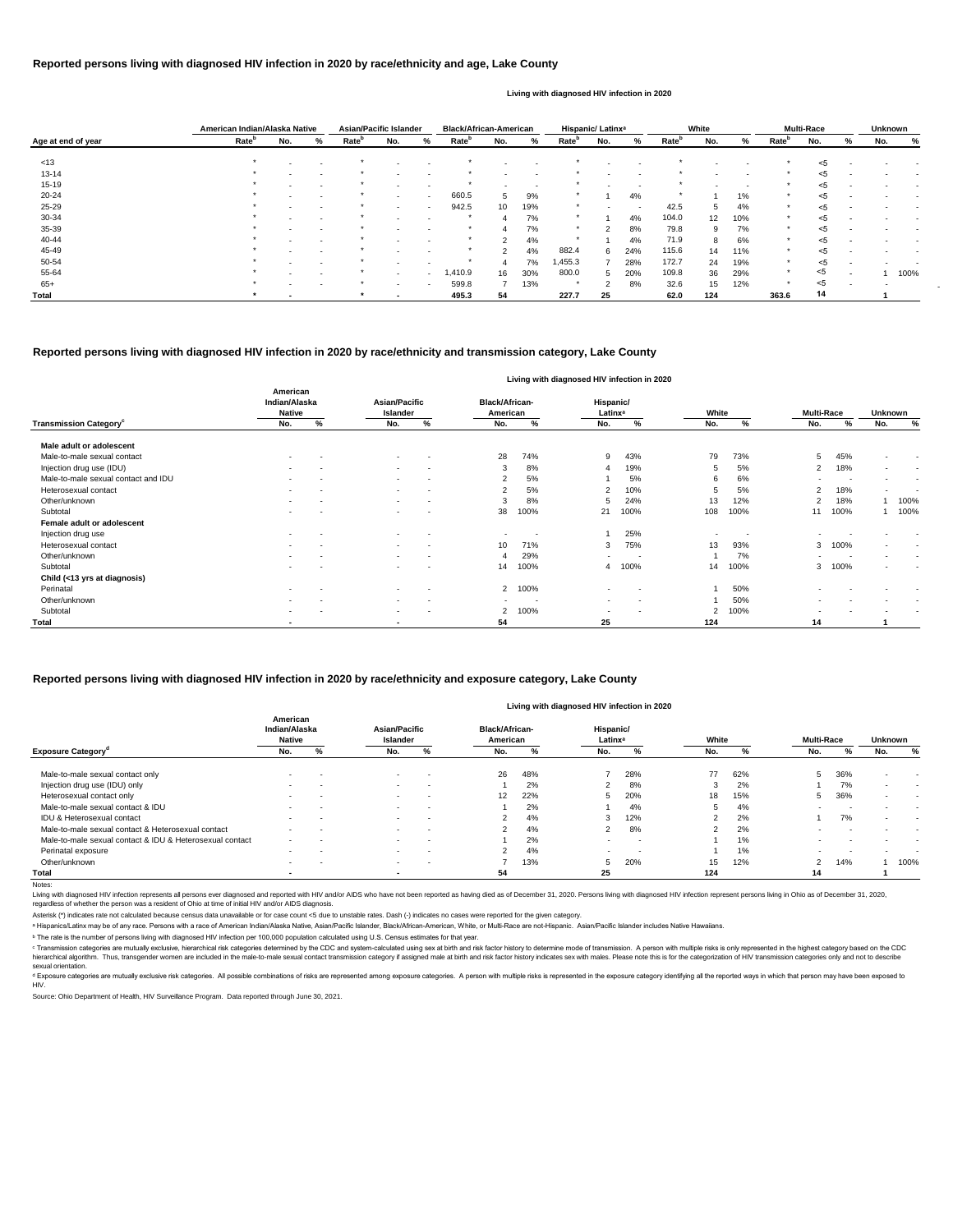## **Trends in reported persons living with diagnosed HIV infection by year of diagnosis and selected characteristics, Lake County, 2016-2020**

**Living with Diagnosed HIV Infection**

|                                                         |                   | 2016                    |                          |                   | 2017         |       |                   | 2018         |       |                   | 2019         |         | 2020              |              |           |
|---------------------------------------------------------|-------------------|-------------------------|--------------------------|-------------------|--------------|-------|-------------------|--------------|-------|-------------------|--------------|---------|-------------------|--------------|-----------|
| Characteristic                                          | Rate <sup>a</sup> | No.                     | %                        | Rate <sup>a</sup> | No.          | %     | Rate <sup>a</sup> | No.          | $\%$  | Rate <sup>a</sup> | No.          | %       | Rate <sup>a</sup> | No.          | %         |
| Sex at birth                                            |                   |                         |                          |                   |              |       |                   |              |       |                   |              |         |                   |              |           |
| Males                                                   | 129.7             | 145                     | 84%                      | 144.1             | 162          | 83%   | 148.4             | 167          | 84%   | 153.2             | 172          | 84%     | 161.6             | 181          | 83%       |
| Females                                                 | 24.0              | 28                      | 16%                      | 28.9              | 34           | 17%   | 27.1              | 32           | 16%   | 27.2              | 32           | 16%     | 31.5              | 37           | 17%       |
| Age at end of year                                      |                   |                         |                          |                   |              |       |                   |              |       |                   |              |         |                   |              |           |
| < 13                                                    |                   |                         |                          |                   |              |       |                   |              |       |                   |              |         |                   |              |           |
| 13-14                                                   |                   |                         |                          |                   |              |       |                   |              |       |                   |              |         |                   |              |           |
| 15-19                                                   |                   | 1                       | 1%                       |                   |              |       |                   |              |       |                   | 1            | $< 1\%$ |                   |              |           |
| 20-24                                                   | 46.0              | 6                       | 3%                       | 76.8              | 10           | 5%    | 85.8              | 11           | 6%    | 55.2              | 7            | 3%      | 71.3              | 9            | 4%        |
| 25-29                                                   | 97.4              | 13                      | 8%                       | 122.3             | 17           | 9%    | 90.5              | 13           | 7%    | 110.8             | 16           | 8%      | 117.7             | 17           | 8%        |
| 30-34                                                   | 60.8              | 8                       | 5%                       | 83.2              | 11           | 6%    | 111.3             | 15           | 8%    | 139.7             | 19           | 9%      | 129.7             | 18           | 8%        |
| 35-39                                                   | 76.2              | 10                      | 6%                       | 89.6              | 12           | 6%    | 118.3             | 16           | 8%    | 125.9             | 17           | 8%      | 126.6             | 17           | 8%        |
| 40-44                                                   | 175.5             | 23                      | 13%                      | 157.4             | 20           | 10%   | 87.0              | 11           | 6%    | 102.4             | 13           | 6%      | 100.4             | 13           | 6%        |
| 45-49                                                   | 166.5             | 26                      | 15%                      | 176.3             | 27           | 14%   | 180.9             | 27           | 14%   | 131.8             | 19           | 9%      | 159.5             | 22           | 10%       |
| 50-54                                                   | 183.2             | 31                      | 18%                      | 224.6             | 37           | 19%   | 182.5             | 29           | 15%   | 233.4             | 36           | 18%     | 235.0             | 36           | 17%       |
| 55-64                                                   | 112.5             | 40                      | 23%                      | 126.0             | 45           | 23%   | 151.6             | 54           | 27%   | 151.5             | 54           | 26%     | 176.4             | 62           | 28%       |
| $65+$                                                   | 34.7              | 15                      | 9%                       | 37.9              | 17           | 9%    | 49.9              | 23           | 12%   | 46.4              | 22           | 11%     | 49.6              | 24           | 11%       |
| Race/Ethnicity <sup>b</sup>                             |                   |                         |                          |                   |              |       |                   |              |       |                   |              |         |                   |              |           |
| American Indian/Alaska Native                           |                   |                         |                          |                   |              |       |                   |              |       |                   |              |         |                   |              |           |
| Asian/Pacific Islander                                  |                   | $\mathbf 1$             | 1%                       |                   | 1            | 1%    | $^{\star}$        |              | 1%    |                   | 1            | $1\%$   |                   |              |           |
| Black/African-American                                  | 408.2             | 36                      | 21%                      | 478.9             | 46           | 23%   | 484.4             | 49           | 25%   | 458.7             | 48           | 24%     | 495.3             | 54           | 25%       |
| Hispanic/Latinx                                         | 167.0             | 16                      | 9%                       | 212.2             | 21           | 11%   | 195.6             | 21           | 11%   | 194.7             | 21           | 10%     | 227.7             | 25           | 11%       |
| White                                                   | 54.6              | 111                     | 64%                      | 58.5              | 119          | 61%   | 58.3              | 118          | 59%   | 60.0              | 121          | 59%     | 62.0              | 124          | 57%       |
| Multi-Race                                              | 237.8             | 8                       | 5%                       | 225.9             | 8            | 4%    | 248.8             | 9            | 5%    | 329.3             | 12           | 6%      | 363.6             | 14           | 6%        |
| Unknown                                                 |                   | 1                       | 1%                       | ×                 | 1            | 1%    | $\star$           | 1            | $1\%$ |                   | 1            | $< 1\%$ | $\star$           | 1            | $< 1\%$   |
| Race/Ethnicity <sup>b</sup> and Sex at birth            |                   |                         |                          |                   |              |       |                   |              |       |                   |              |         |                   |              |           |
| American Indian/Alaska Native Males                     |                   |                         |                          |                   |              |       |                   |              |       |                   |              |         |                   |              |           |
| American Indian/Alaska Native Females                   |                   |                         |                          |                   |              |       |                   |              |       |                   |              |         |                   |              |           |
| Asian/Pacific Islander Males                            |                   | -1                      | 1%                       |                   | 1            | 1%    | $\star$           |              | 1%    |                   | 1            | $< 1\%$ |                   |              |           |
| Asian/Pacific Islander Females                          |                   |                         |                          |                   |              |       |                   |              |       |                   |              |         |                   |              |           |
|                                                         |                   | 24                      | 14%                      |                   | 32           | 16%   |                   | 35           | 18%   |                   | 35           | 17%     |                   | 39           | 18%       |
| Black/African-American Males                            | 568.6             | 12                      | 7%                       | 705.0             |              | 7%    | 733.3             | 14           | 7%    | 716.3             | 13           | 6%      | 769.7             | 15           | 7%        |
| Black/African-American Females<br>Hispanic/Latino Males | 260.9             |                         | 8%                       | 276.3             | 14           | 9%    | 262.0             | 18           | 9%    | 233.0             |              | 9%      | 257.0             | 21           |           |
| Hispanic/Latina Females                                 | 269.6<br>$\star$  | 14                      |                          | 334.1<br>$\star$  | 18<br>3      | $2\%$ | 313.6<br>$\star$  | 3            | 2%    | 313.1<br>$\star$  | 18           |         | 359.2<br>$\star$  | 4            | 10%<br>2% |
|                                                         |                   | $\overline{\mathbf{c}}$ | 1%                       |                   |              |       |                   |              |       |                   | 3            | 1%      |                   |              |           |
| <b>White Males</b>                                      | 97.9              | 97                      | 56%                      | 104.1             | 103          | 53%   | 105.7             | 104          | 52%   | 110.1             | 108          | 53%     | 112.0             | 109          | 50%       |
| <b>White Females</b><br>Multi-Race Males                | 13.4              | 14                      | 8%                       | 15.3              | 16           | 8%    | 13.5              | 14           | 7%    | 12.6              | 13           | 6%      | 14.6              | 15           | 7%        |
|                                                         | 474.5             | 8                       | 5%                       | 390.0             | 7            | 4%    | 436.7<br>$\star$  | 8            | 4%    | 483.9<br>$\star$  | 9            | 4%      | 562.9             | 11           | 5%        |
| Multi-Race Females                                      |                   |                         | $\overline{\phantom{a}}$ |                   | $\mathbf{1}$ | $1\%$ |                   | 1            | $1\%$ |                   | 3            | 1%      |                   | 3            | 1%        |
| Unknown                                                 |                   | $\mathbf{1}$            | 1%                       |                   | 1            | $1\%$ | $\ast$            | $\mathbf{1}$ | 1%    |                   | $\mathbf{1}$ | $< 1\%$ |                   | $\mathbf{1}$ | 1%        |
| Total                                                   | 75.7              | 173                     |                          | 85.2              | 196          |       | 86.3              | 199          |       | 88.6              | 204          |         | 95.0              | 218          |           |

Notes:

Living with diagnosed HIV infection by year (2016-2020) represents all persons ever diagnosed and reported with HIV and/or AIDS who have not been reported as having died as of December 31 of the corresponding year. Persons living with diagnosed HIV infection represent persons living in Ohio as of December 31 of the corresponding year, regardless of whether the person was a resident of Ohio at time of initial HIV and/or AIDS diagnosis.

Asterisk (\*) indicates rate not calculated for case count <5 due to unstable rates. Dash (-) indicates no cases were reported for the given category.

a The rate is the number of persons living with diagnosed HIV infection per 100,000 population calculated using U.S. Census estimates for that year.

<sup>b</sup> Hispanics/Latinx may be of any race. Persons with a race of American Indian/Alaska Native, Asian/Pacific Islander, Black/African-American, White, or Multi-Race are not-Hispanic. Asian/Pacific Islander includes Native Hawaiians.